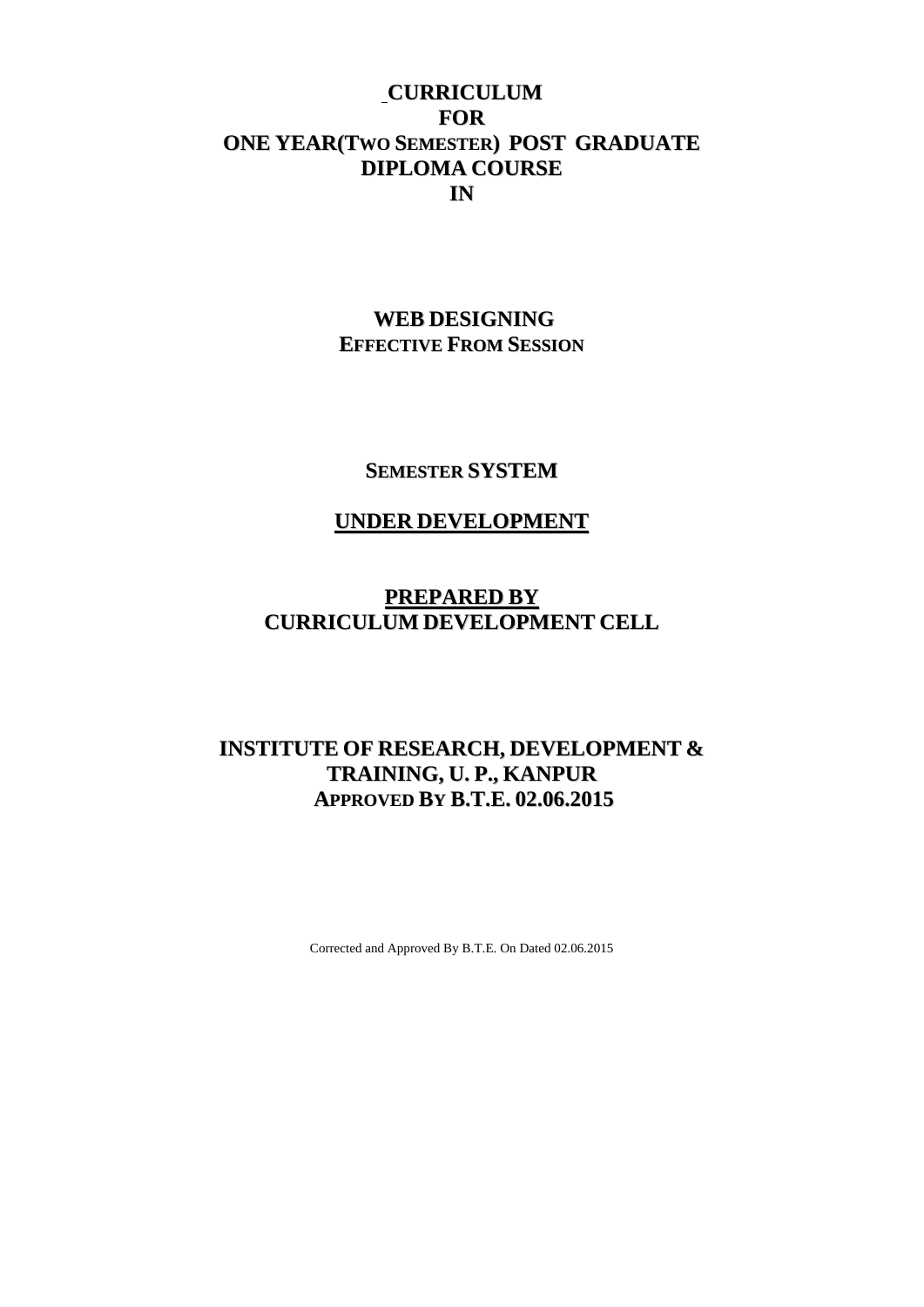Corrected and Approved By B.T.E. On Dated 02.06.2015

#### **STUDY AND CREDITS/EVALUATION SCHEME**  ONE-YEAR POST GRADUATE DIPLOMA COURSE IN WEB DESIGNING

|         |                  |                          |       |     |                                          |              |                                |                |                |                          | <b>SCHEME OF EXAMINATION</b> |                                                          |                          |                |
|---------|------------------|--------------------------|-------|-----|------------------------------------------|--------------|--------------------------------|----------------|----------------|--------------------------|------------------------------|----------------------------------------------------------|--------------------------|----------------|
|         |                  |                          |       |     | <b>SUBJECT</b>                           |              |                                |                |                |                          |                              |                                                          |                          |                |
|         | Periods Per Week |                          |       |     |                                          |              | <b>EXAMINATION</b>             | <b>THEORY</b>  |                |                          | <b>EXAMINATION</b>           | <b>PRACTICAL</b>                                         |                          |                |
| Lecture | Tutorial         | Lab                      | Total |     |                                          | Dur<br>(Hr.) | Marks                          | Sess.<br>Marks | Total<br>Marks | Dur                      | Marks                        | Sessional<br>Marks                                       | Total<br>Marks           | Grand<br>Total |
| 8       | $\blacksquare$   | $\blacksquare$           | 8     | 1.1 | Fundamental of information<br>Technology | 2.5          | 50                             | 20             | 70             | $\blacksquare$           |                              |                                                          | $\overline{\phantom{a}}$ |                |
| 6       | 2                | $\overline{\phantom{a}}$ | 8     | 1.2 | <b>Operating System Concept</b>          | 2.5          | 50                             | 20             | 70             | $\overline{\phantom{a}}$ |                              |                                                          | $\overline{\phantom{a}}$ |                |
| 6       | $\overline{c}$   | 6                        | 14    | 1.3 | Object Oriented Prog. Language           | 2.5          | 50                             | 20             | 70             | 3                        | 90                           | 40                                                       | 130                      |                |
| 6       | $\overline{2}$   | 6                        | 14    | 1.4 | Web Designing Language                   | 2.5          | 50<br>$\overline{\phantom{a}}$ | 20             | 70             | 3                        | 90                           | 40                                                       | 130                      |                |
| 26      | 6                | 12                       | 44    |     | <b>TOTAL</b>                             | $\sim$       | 200                            | 80             | 280            |                          | 180                          | 80                                                       | 260                      |                |
|         |                  |                          |       |     |                                          |              |                                |                |                |                          |                              | Games/NCC/Social & Cultural Activities+Discipline(15+10) |                          |                |

1. Each session will be of 16 weeks 2. Effective teaching will be at least 14 weeks

3. Remaining periods will be utilized for revision etc.

4. Each period will be of 50 Minute duration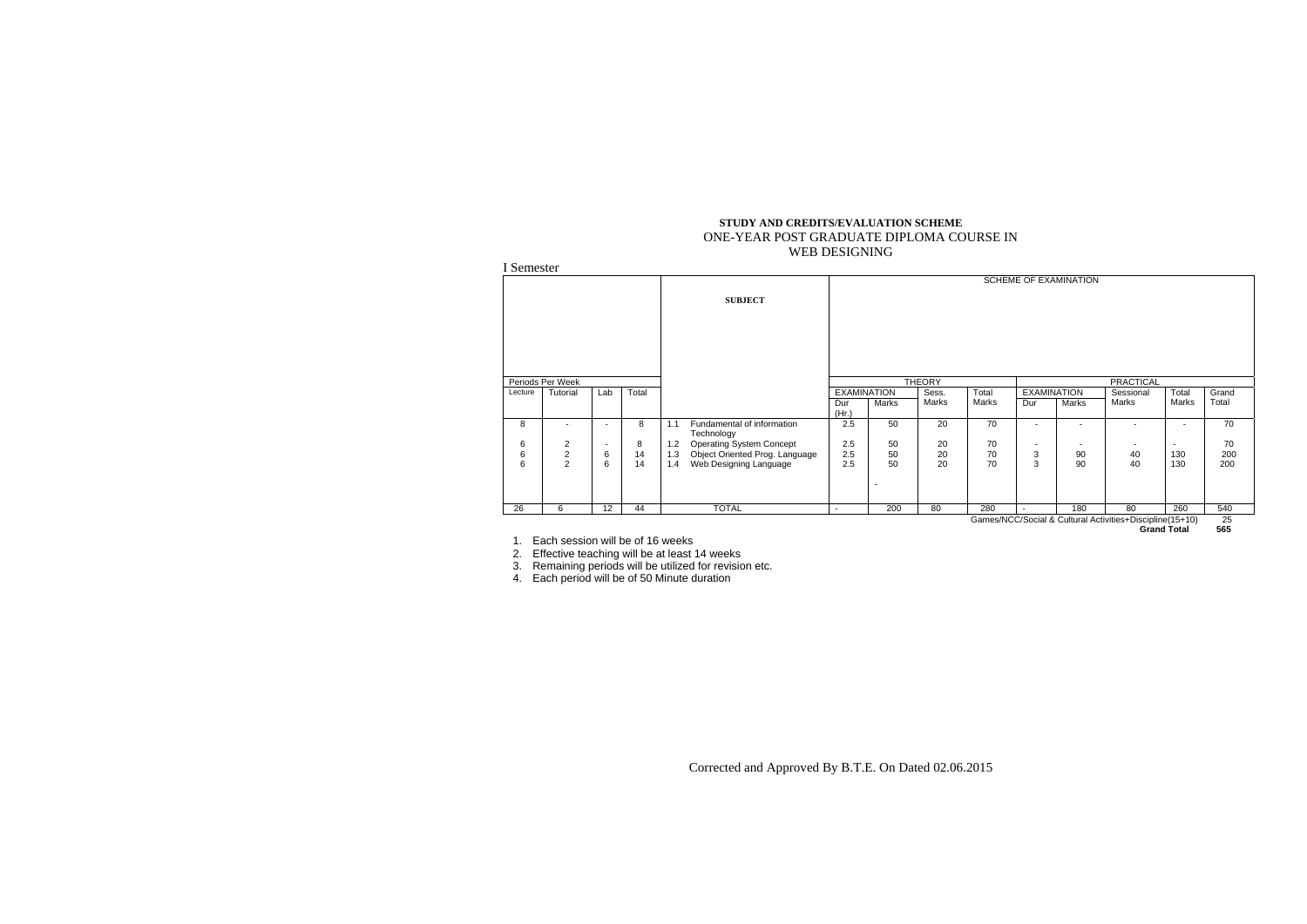Corrected and Approved By B.T.E. On Dated 02.06.2015

#### **STUDY AND CREDITS/EVALUATION SCHEME**  ONE-YEAR POST GRADUATE DIPLOMA COURSE IN WEB DESIGNING

II Semester

|         |                          |     |                 |                                                 |                          |                          |                          |                |                          | SCHEME OF EXAMINATION |                                                          |                    |             |
|---------|--------------------------|-----|-----------------|-------------------------------------------------|--------------------------|--------------------------|--------------------------|----------------|--------------------------|-----------------------|----------------------------------------------------------|--------------------|-------------|
|         |                          |     |                 | <b>SUBJECT</b>                                  |                          |                          |                          |                |                          |                       |                                                          |                    |             |
|         |                          |     |                 |                                                 |                          |                          |                          |                |                          |                       |                                                          |                    |             |
|         |                          |     |                 |                                                 |                          |                          |                          |                |                          |                       |                                                          |                    |             |
|         | Periods Per Week         |     |                 |                                                 |                          |                          | <b>THEORY</b>            |                |                          |                       | <b>PRACTICAL</b>                                         |                    |             |
| Lecture | Tutorial                 | Lab | Total           |                                                 | <b>EXAMINATION</b>       |                          | Sess.                    | Total          |                          | <b>EXAMINATION</b>    | Sessional                                                | Total              | Grand       |
|         |                          |     |                 |                                                 | Dur<br>(Hr.)             | Marks                    | Marks                    | Marks          | Dur                      | Marks                 | Marks                                                    | Marks              | Total       |
| 6       | $\blacksquare$           | 6   | $\overline{12}$ | Computer Network & Internet<br>2.1              | 2.5                      | 50                       | 20                       | 70             | 3                        | 90                    | 40                                                       | 130                | 200         |
| 6       | $\overline{\phantom{a}}$ | 6   | 12              | 2.2<br>Web Designing Tools                      | 2.5                      | 50                       | 20                       | 70             | 3                        | 90                    | 40                                                       | 130                | 200         |
| 6       | $\overline{\phantom{a}}$ | 6   | 12              | Relational Database Management<br>2.3<br>System | 2.5                      | 50                       | 20                       | 70             | 3                        | 90                    | 40                                                       | 130                | 200         |
| $\sim$  | $\overline{\phantom{a}}$ | 10  | 10              | 2.4<br>Project                                  |                          |                          |                          |                |                          |                       |                                                          |                    |             |
|         |                          |     |                 | Project work<br>ι.                              |                          | $\overline{\phantom{a}}$ |                          |                | $\overline{\phantom{a}}$ | 90                    | 40                                                       | 130                | 130         |
|         |                          |     |                 | ΙΙ.<br><b>Industrial Training</b>               | $\overline{\phantom{a}}$ | $\overline{\phantom{a}}$ | $\overline{\phantom{a}}$ | $\blacksquare$ |                          | 50                    | 30                                                       | 80                 | 80          |
| 18      | $\sim$                   | 28  | 46              | <b>TOTAL</b>                                    | $\sim$                   | 150                      | 60                       | 210            | $\blacksquare$           | 410                   | 190                                                      | 600                | 810         |
|         |                          |     |                 |                                                 |                          |                          |                          |                |                          |                       | Games/NCC/Social & Cultural Activities+Discipline(15+10) | Total              | 25<br>835   |
|         |                          |     |                 |                                                 |                          |                          |                          |                |                          |                       | 100% Carry Over of I Semester                            | <b>Grand Total</b> | 565<br>1400 |

1. Each session will be of 16 weeks 2. Effective teaching will be at least 14 weeks

3. Remaining periods will be utilized for revision etc.

4. Each period will be of 50 Minute duration

5. Two week industrial training to be organized at the end of session. The student will submit a report This will be evaluated at the institute level for 20 marks and 30 marks by project examiner for viva And report presented by the student.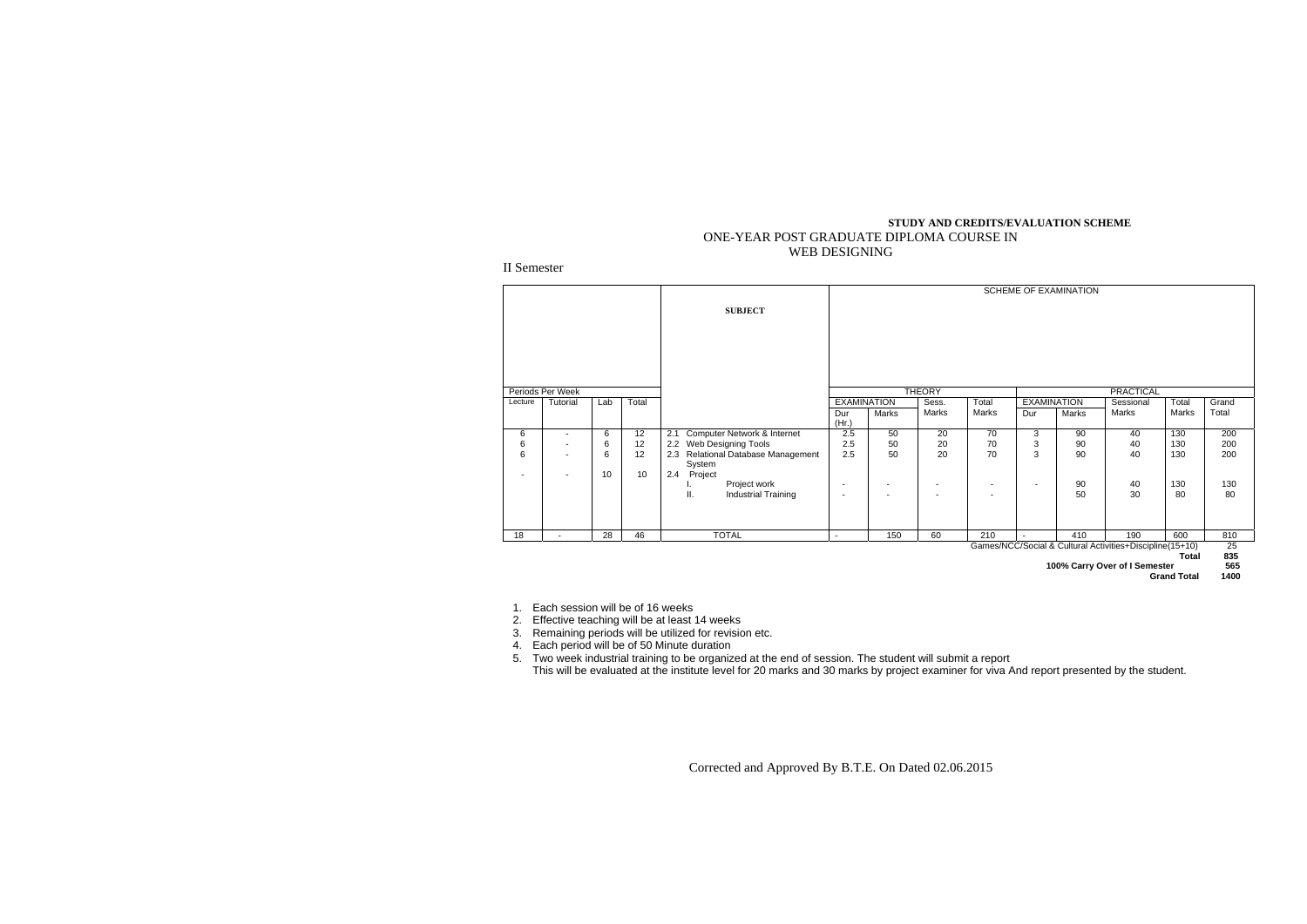|                                          | S.No. Particulars                                                                                                                                                                            | Page No.                                                    |
|------------------------------------------|----------------------------------------------------------------------------------------------------------------------------------------------------------------------------------------------|-------------------------------------------------------------|
| $1$ .<br>2.<br>3.<br>4.<br>5.            | Study and Evalution Scheme<br>Main Features of the Curriculum<br>List of Experts<br>Need Analysis<br>Job Opportunities                                                                       | 1<br>$2 - 3$<br>4<br>5                                      |
| б.                                       | DETAILED COURSE CONTENTS<br>I Semester                                                                                                                                                       |                                                             |
|                                          | 1.1 Fundamental of Information Technology<br>1.2 Operating System Concepts<br>1.3 Object oriented programming language<br>1.4 Web designing languages<br>II Semester                         | $6 - 7$<br>8<br>$9 - 10$<br>$11 - 12$                       |
|                                          | 2.1 Computer Networks & Internet<br>2.2 Web Designing Tools<br>2.3 Relational database management system<br>2.4 Project (i) Project work<br>(ii) Industrial training                         | $13 - 14$<br>$15 - 16$<br>17<br>$18 - 19$                   |
| 5.<br>б.<br>7.<br>8.<br>9.<br>10.<br>11. | Staff Structure<br>Space Requirement<br>List of Equipments<br>Learning Resource Development Centre<br>Annexure I -Questionnaire<br>Annexure-II-Industrial Training Schedule<br>List of Books | 20<br>$21 - 22$<br>$23 - 24$<br>25<br>$26 - 28$<br>29<br>30 |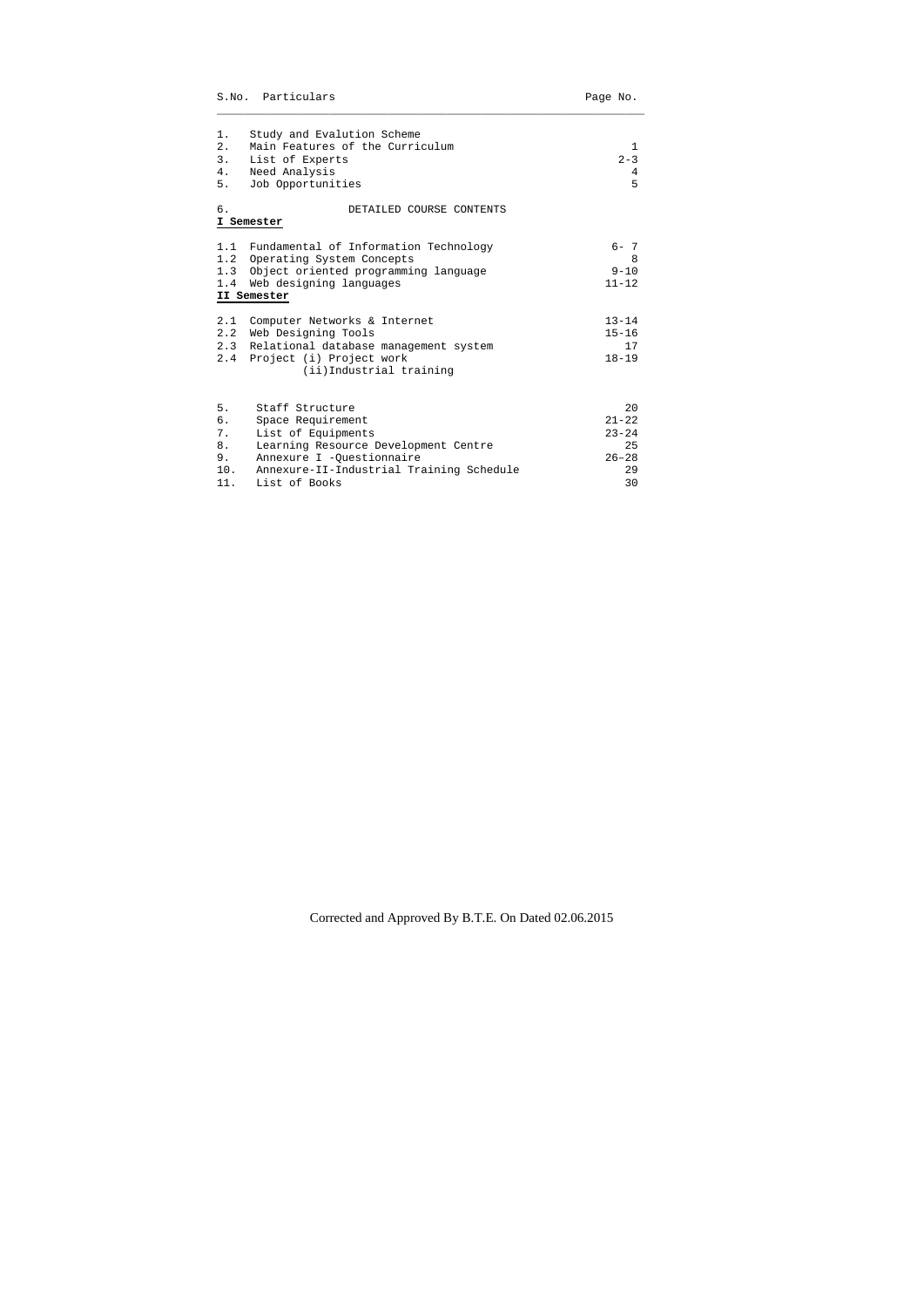#### **MAIN FEATURES OF THE CURRICULUM**

| 1. Title of the course | Post Graduate Diploma in "Web Designing" |
|------------------------|------------------------------------------|
| 2. Duration            | One Year (Two Semester)                  |
| 3. Type of course      | Full Time Institutional                  |
| 4. Pattern of Course   | Semester System                          |
| 5. Intake              | 60                                       |
| 6. Entry Oualification | Graduation                               |
| 7. Admission Criteria  | Through Joint Entrance Examination       |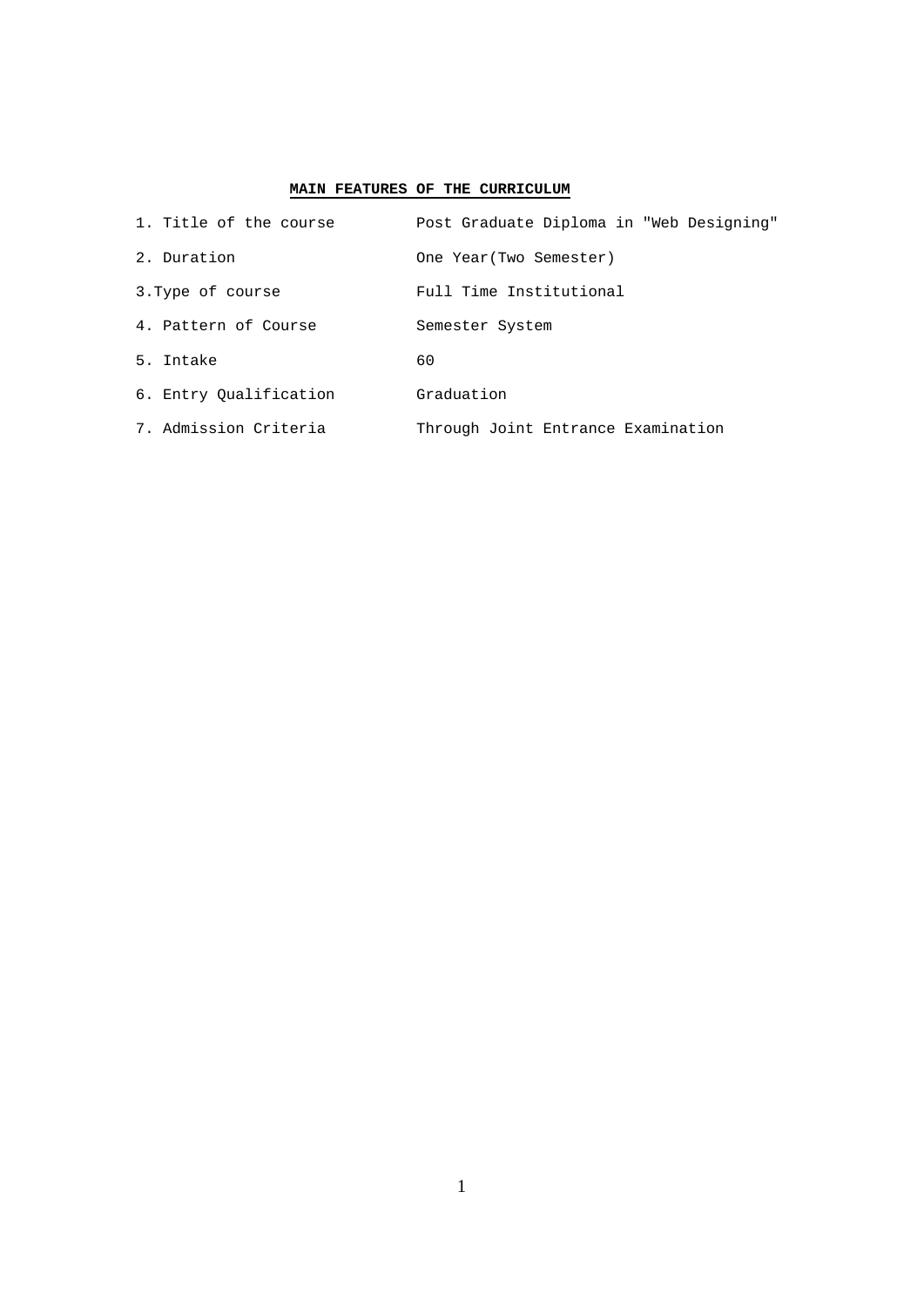#### **List of Experts**

 List of experts who contributed the development of curriculum of One Year Post Graduate Diploma Course In Web Designing held on 16.9.08, 11.11.08, 04.12.08 & 27.01.09 at I. R. D. T., Kanpur

| 1.  | Dr. Raghuraj Singh | Professor & Head, Computer Science,<br>H.B.T.I., Kanpur        |
|-----|--------------------|----------------------------------------------------------------|
| 2.  | Smt. Anita Yadav   | Asst. Professor, Computer Science<br>H.B.T.I., Kanpur          |
| 3.  | Sri Alok Tiwari    | Technical Director, NIC, Kanpur                                |
| 4.  | Sri Ashraf Ali     | HOD, Computer Engg., G.G.P., Lucknow                           |
| 5.  | Sri L. S. Yadav    | HOD, Computer Engg., G. P., Kanpur                             |
| 6.  | Sri Ashok Kushwaha | HOD, Computer Engg., G.P., Lucknow                             |
| 7.  | Sri M. D. Singh    | System Manager, H.B.T.I., Kanpur                               |
| 8.  | Dr. Deepak Verma   | Sr. Lecturer, Computer Science,<br>C.S.J.M. University, Kanpur |
| 9.  | Sri A. K. Verma    | Lecturer, Computer Engg.<br>H.B.T.I., Kanpur                   |
| 10. | Sri Kamlesh Tiwari | Lect., Computer Engg., G.P., Kanpur                            |
| 11. | Km. Shikhi Shukla  | System Engineer,                                               |
| 12. | Sri U. S. Yadav    | U.P.T.E.C., Mall Road, Kanpur<br>T. B. O., I.R.D.T., Kanpur    |

List of experts who contributed in the revision of curriculum of One Year Post Graduate Diploma Course In Web Designing held on 26.11.2014 at I. R. D. T., Kanpur

| 1. Sri L. S, Yadav        | Principal           | G. P. Unnao           |
|---------------------------|---------------------|-----------------------|
| 2. Sri Mohd. Aslam        | <b>HOD</b> Computer | G.P., Aadampur, Gonda |
| 3. Sri Neeraj Kumar       | Lecturer IT         | G.P., Kanpur          |
| 4. Sri P. S. Arya         | Lecturer IT         | G.G.P., Lucknow       |
| 5. Sri Kaushalendra Kumar | Lecturer IT         | AITH, Kanpur          |
| 6. Sri Deepak Srivastava  | Programmer          | G.P., Barabanki       |
| 7. Sri Mohd. Tariq        | Dy. Director        | I.R.D.T., Kanpur      |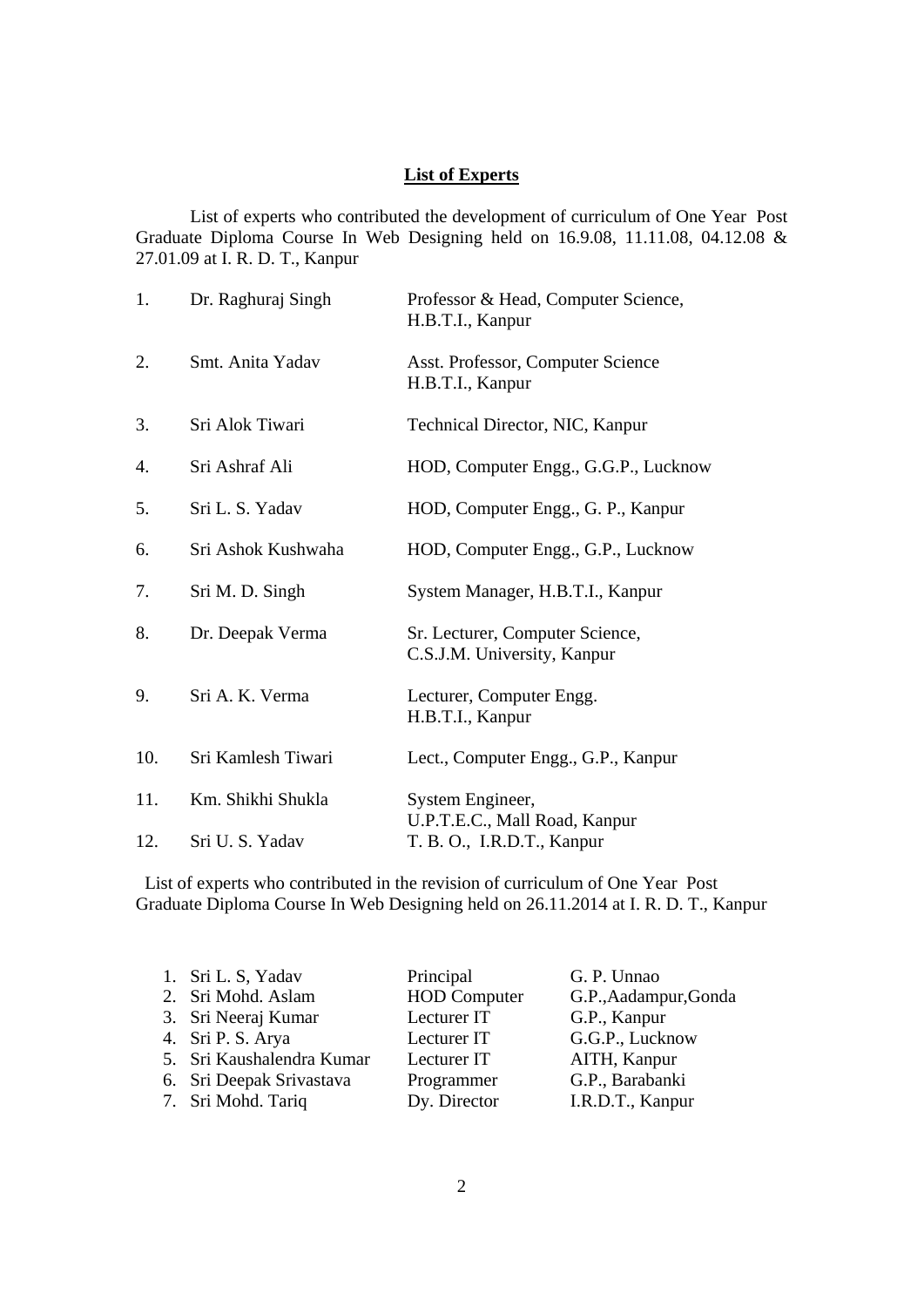Workshops held on 08.04.2015 in which the suggestion, contribution and support of following experts is a matter of obligation to I.R.D.T.

- 1. Smt Priti Chaturvedi Lecturer CSJM University, Kanpur
- 2. Shri Neeraj Kumar Lecturer G. P., Kanpur<br>3. Shri Litil Kumar HOD Electronics I.R.D.T.
- 3. Shri Litil Kumar HOD Electronics I.R.D.T.,U.P., Kanpur
-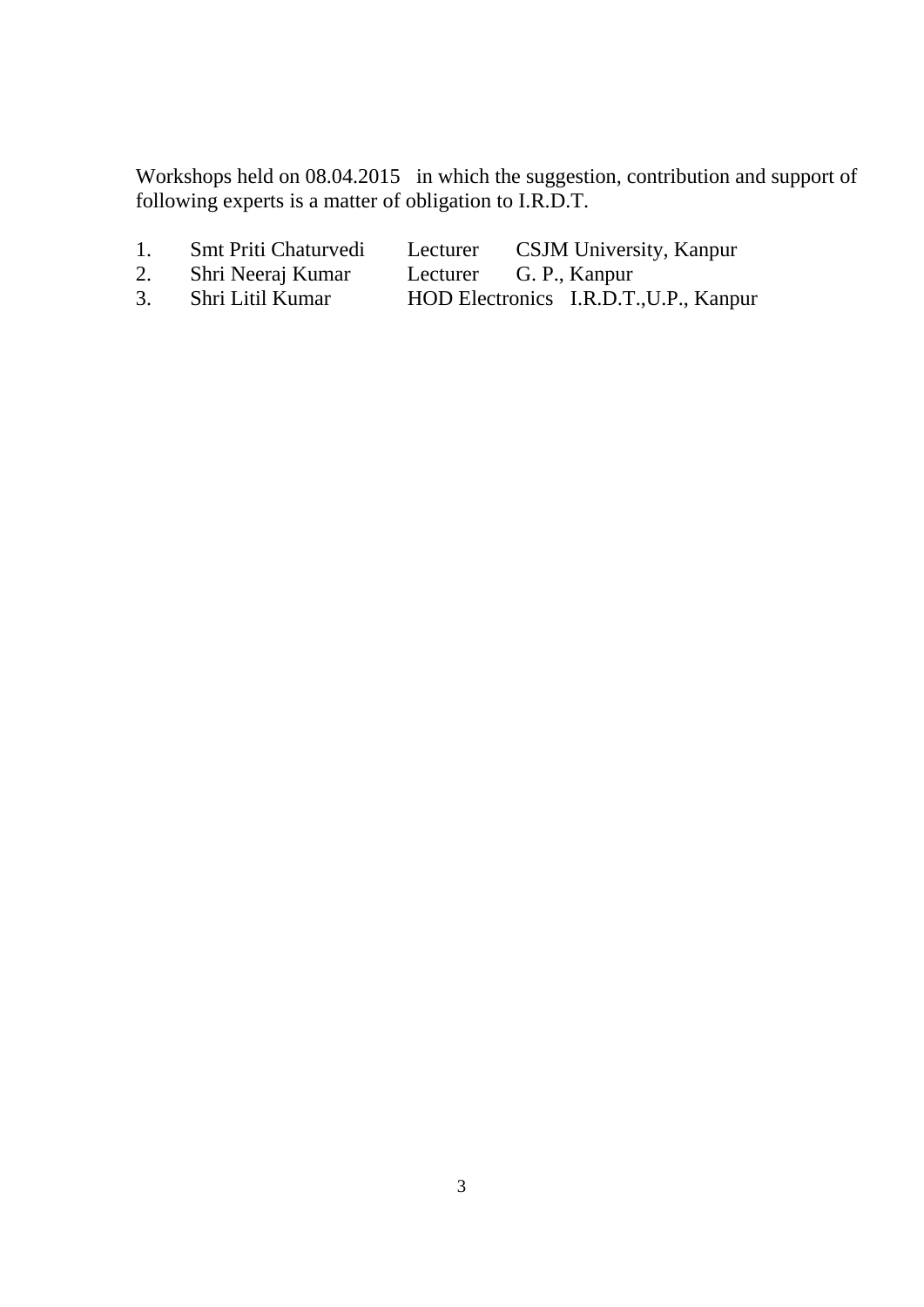#### Need Analysis

With the development of civilisation, human needs to keep on increasing thier fulfilment needed simulation, analysis of lot of informations too became essential. Now the individual responsbilities of every responsible citizen grew up to such a light that it is difficult for him to handle them perfectly and successfully. Human memory too has its own limitations. So here comes the computer to help in all kind of decision making, whether it is highly complicated research work, war strategy, market speculations, developing web side for getting information related to that department or dayto-day need of human life etc. As a matter of fact every individual activity needs decision making. So the web designer i.e computer and Internet is the need of organisations and also the need of individual being. It will not be exaggeration if we say that it is "Web Designing era". So is the need for developing a course for "Web Designing " at Post Graduate diploma level. It is supposed that such personnel will not face any dearth of employment because of omnipresent nature of computer.

The syllabus for Post Graduate diploma in" Web Designing" has been developed to meet above mentioned aims. Obviously achievement of any aim requires knowledge of the means and procedures of thier utilisation. With this view various courses have been carefully selected and thier length and depth decided by experienced experts in the field.

4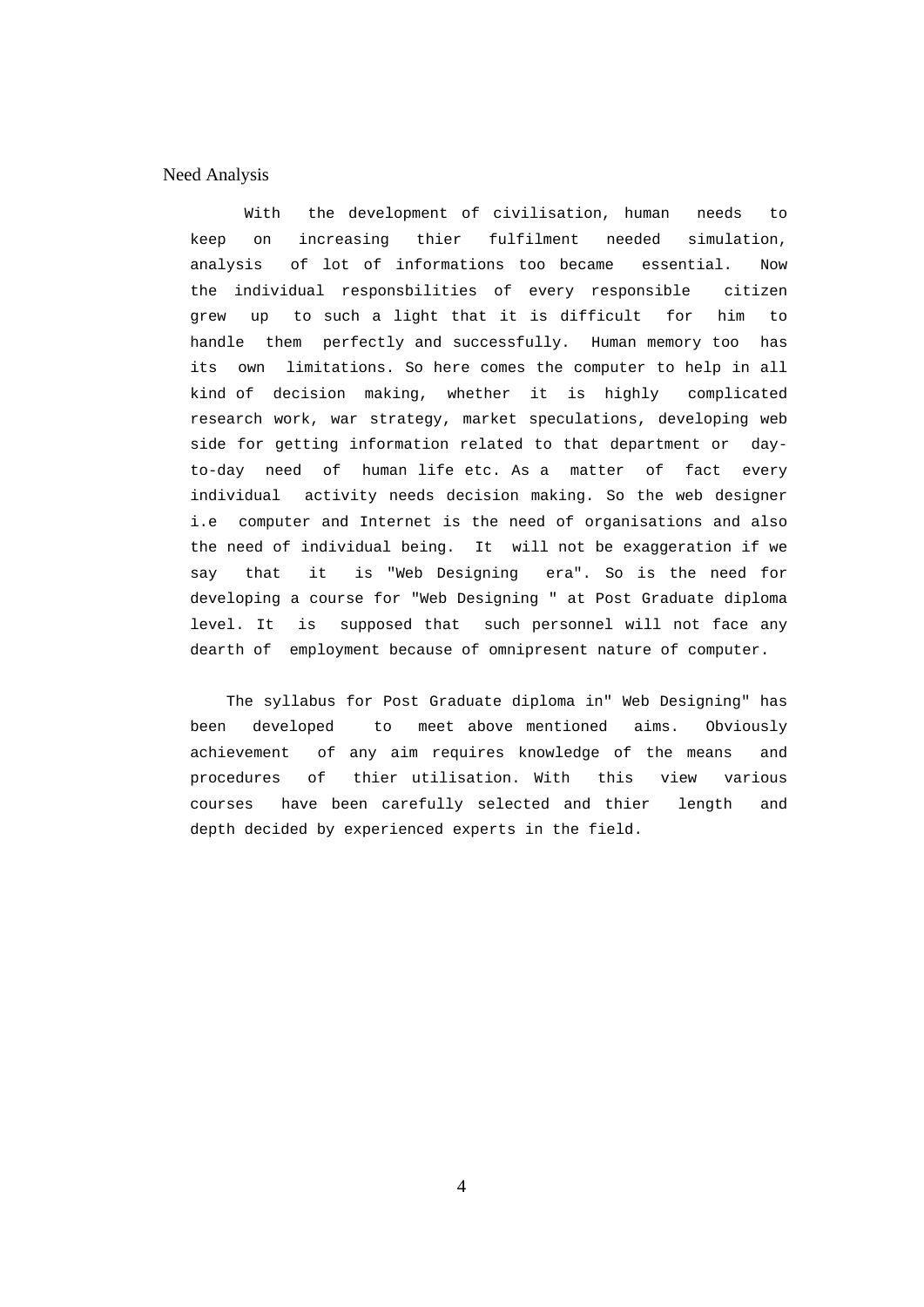#### **JOB POTENTIAL/JOB OPERTUNITIES**

Most of the industries of computer area are in private sector. The students who will get the training of web designing course will be able to develop web sites of Government organization, Semi Government organization, Public Sector and Private Sectors. Since now a days each and every department has the requirement of their web site of the department. Therefore other persons could be easily get the information related to the department. A web designer will design web site of every department and that site could be published on internet, after hosting the web on net any net user can easily understand and find the information related to the department. Time by time departmental information should be updated and this type of task could be done by a web side developer. Post Graduate diploma holder can be placed in Government sector, Under taking, Private sector or NGO's as Web Designer, Web Developer in different organization.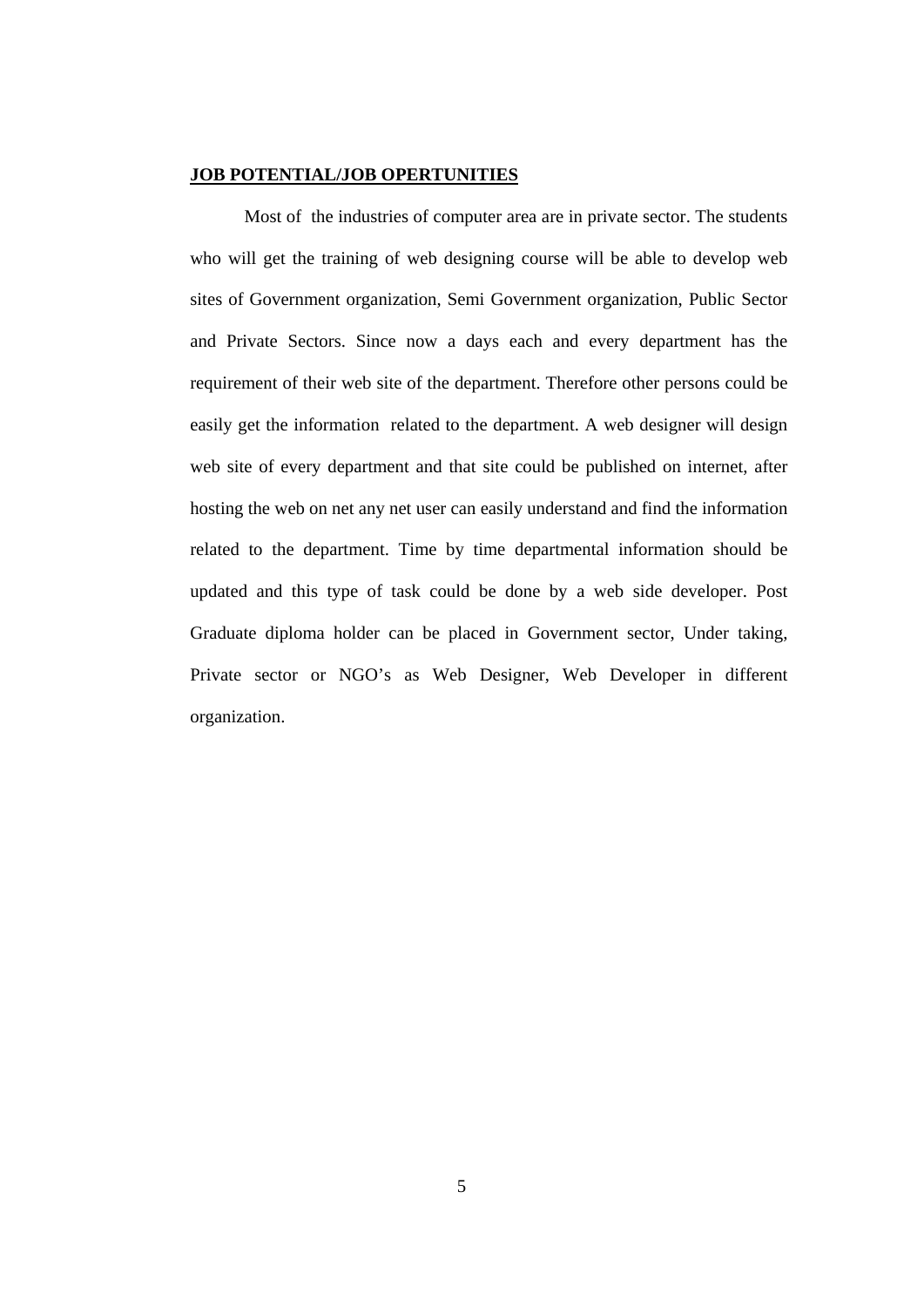#### **I Semester**

#### **1.1 FUNDAMENTALS OF INFORMATION TECHNOLOGY**

(Common With P.G. Diploma In Computer Hardware & Networking) **L T P 8 - -** 

#### **TOPIC WISE DISTRIBUTION OF PAPER**

| <b>S.No.</b> | <b>Topic</b>                                | L. |  |
|--------------|---------------------------------------------|----|--|
|              | Introduction of Information Technology      | 24 |  |
|              | <b>Components of Information Technology</b> | 24 |  |
| 3.           | Data Representation                         | 20 |  |
|              | <b>Memory Organization</b>                  | 20 |  |
|              | Emerging Trends on IT                       | 24 |  |
|              | $\rm Total$                                 |    |  |

Detailed Content

#### **1. INTRODUCTION OF INFORMATION TECHNOLOGY :**

 Definition of data and information, difference between data and information's need for information, qualities of information, value of information, categories of information level of information, use of information technology in office automation, Computers and its types of PC e.g. Desk Top, Lap Top, Note Book, Palm Top.

#### 2. **COMPONENTS OF INFORMATION TECHNOLOGY :**

 Hardware components and its functioning- input unit, control processing unit, output unit. Types of input units and output units, computer software, Types of software, system software, Application software.

#### 3. **DATA REPRESENTATION :**

Number System, Conversion from decimal to binary, conversion from binary to decimal, hexadecimal and octa-decimal no., Binary arithmetic-Addition, Substraction, Multiplication, Division,  $\Gamma$ <sup>s</sup> complement,  $2$ <sup>s</sup> complement, signed magnitude representation of data. System memory addressing and its importance, ASCII and EBCDIC coding system.

#### 4. **MEMORY ORGANIZATION :**

Memory system of PC, Primary memory, RAM, ROM, Secondary memory, Types of secondary storage, Access mechanism of storage devices. High Speed memory – Catch Memory Hierarchy.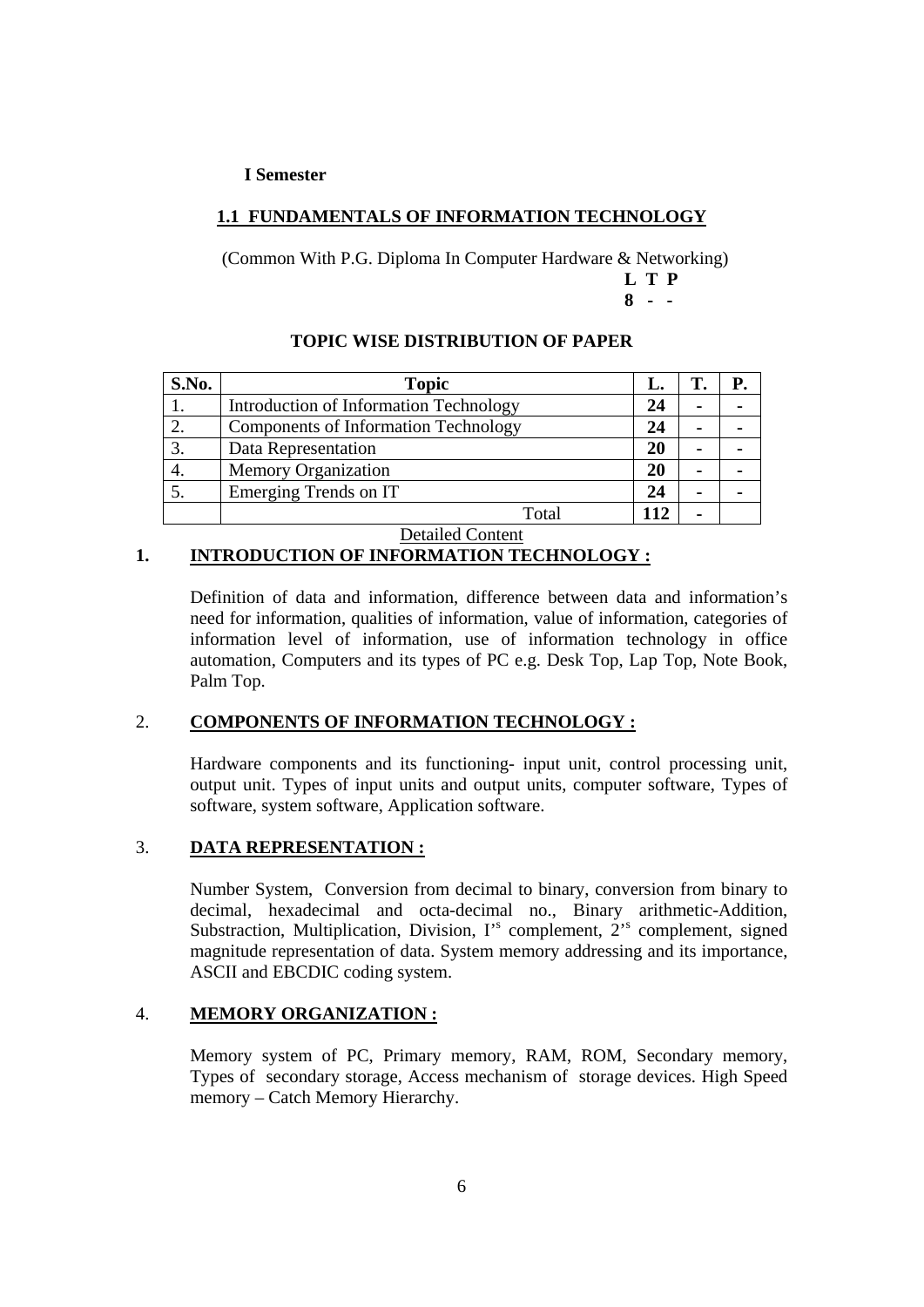### 5. **EMERGING TRENDS IN INFORMATION TECHNOLOGY :**

Concepts of networking and LAN, MAN, WAN, Advanced input/output devices and their use (MICR, OCR, Scanner, Light pen, Plotters, Micro films, Rewritable, Optical devices, Multimedia, Video conferencing, Tele conferencing and Introduction to Mobile Computing.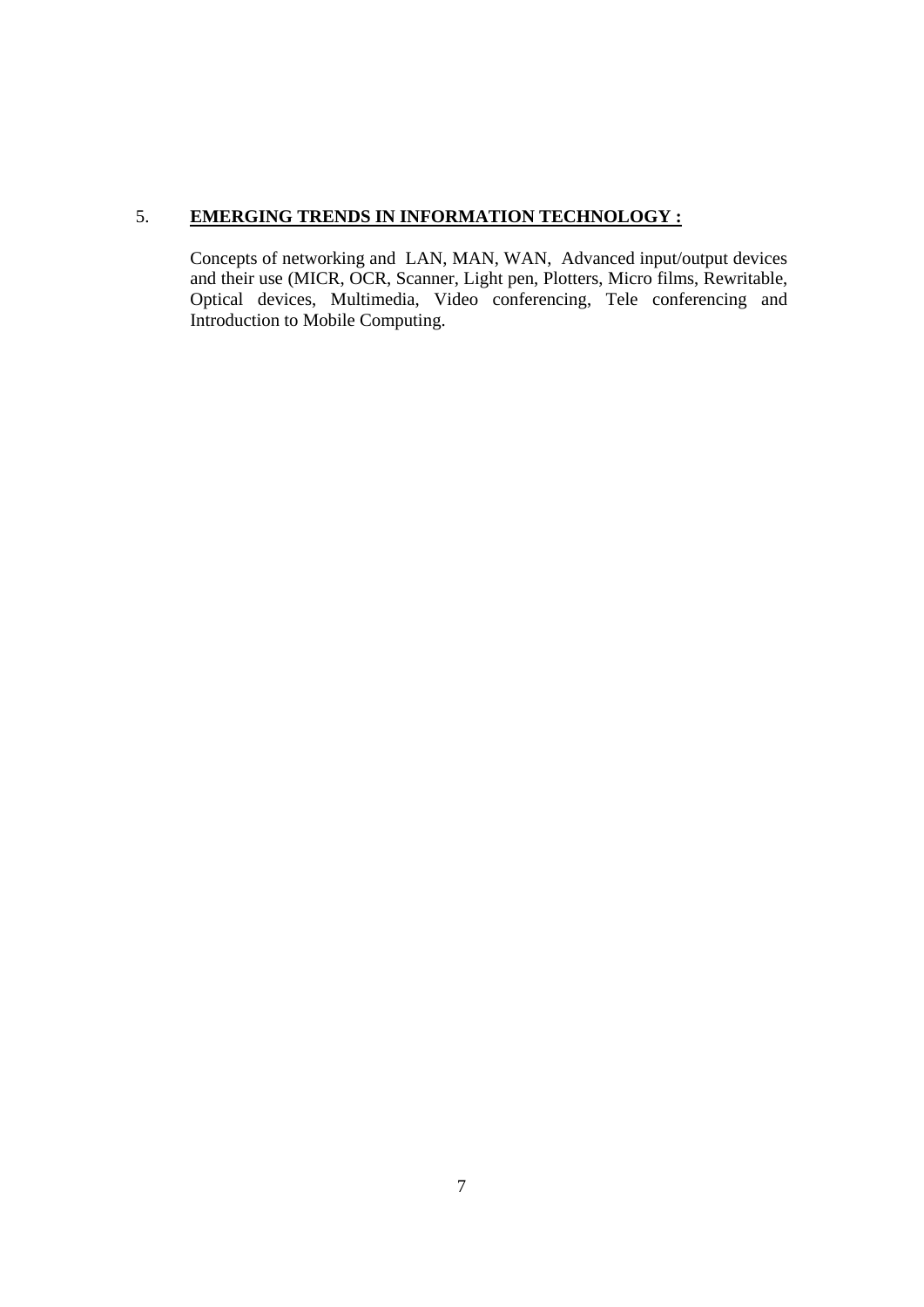#### **1.2 OPERATING SYSTEM CONCEPTS**

|                |                       | т<br>2 |
|----------------|-----------------------|--------|
| S.NO.          | <b>Topics</b>         |        |
|                | Introduction          | 14     |
| 2              | Types of OS           | 18     |
| 3              | Disk Operating System | 18     |
| $\overline{4}$ | Windows               | 18     |
| 5              | <b>LINUX</b>          | 17     |
|                | <b>Total</b>          | 75     |

- 1. **INTRODUCTION :** Need of OS Function/ services of OS.
- 2. **TYPES OF OS :** Batch processing, Multi programming, Multitasking, Time sharing, Distributed, Network, Real time, Multi processor system and Parallel processor.
- 3. **DISK OPERATING SYSTEM :** Booting process of DOS, Purpose of Batch file, Internal and External commands, Disk related commands – FDISK, CHKDSK, SCAN DISK, DEFRAG, etc.
- 4. **WINDOWS :** GUI, ICON, Toolbar, working with files, Installation of new software, Control panel, Explorer, Accessories, Network neighbounhood, System tools, Recycle bin, Files and Directory management.
- 5. **LINUX :** Structure, Kernel and Shell, Basic command, File system, VI editor.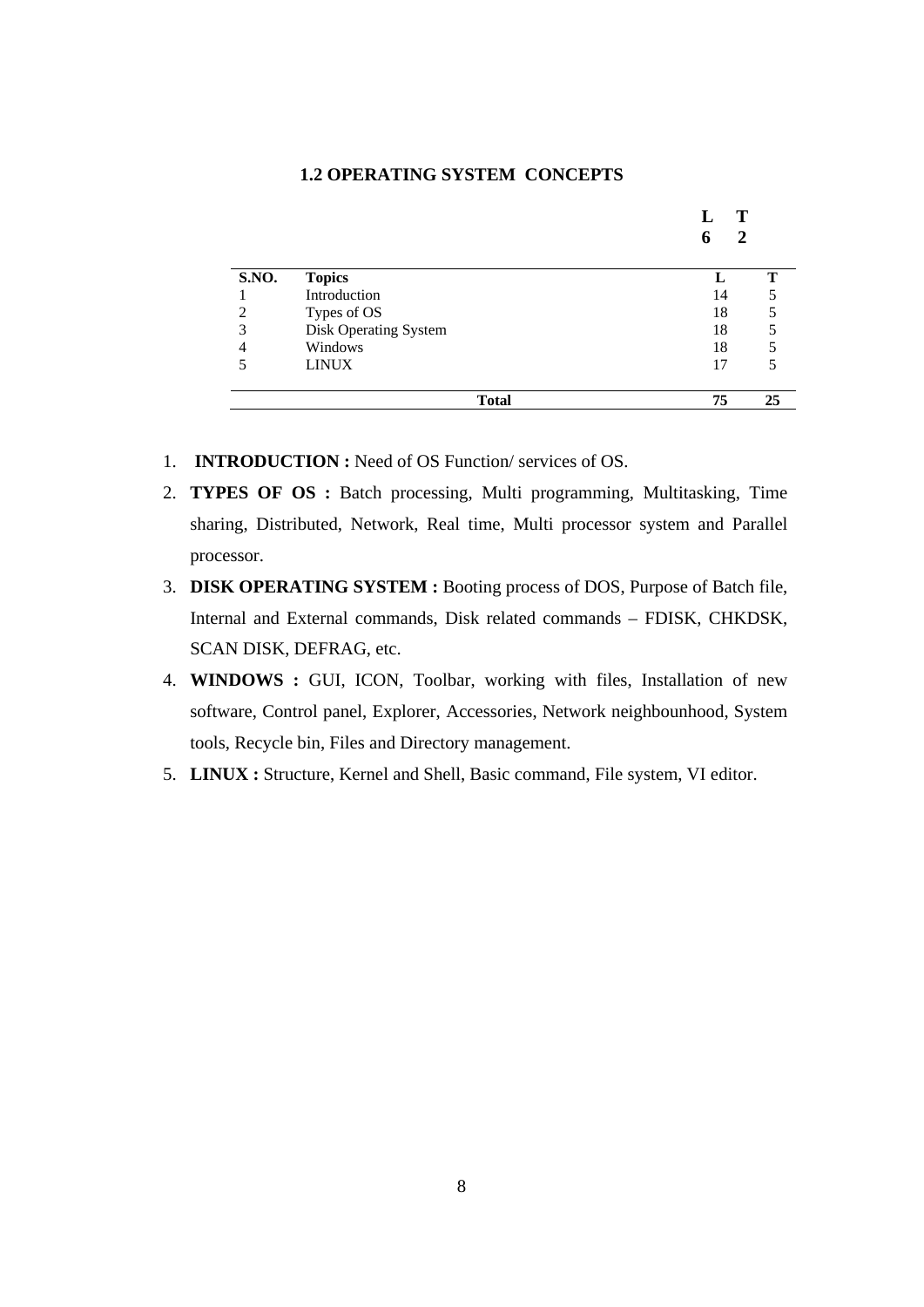#### **1.3 OBJECT ORIENTED PROGRAMMING LANGUAGE**

#### **L T P 6 2 6**

# S.No. | **Topic Topic | L. | T. | P.**

**TOPIC WISE DISTRIBUTION OF PAPER** 

| <b>S.NO.</b> | Topic                      | L. |    |  |
|--------------|----------------------------|----|----|--|
|              | Basic Concept of OOPL      | 25 |    |  |
|              | Inheritance & Polymorphism | 14 |    |  |
| ິ.           | <b>JAVA</b> Programming    | 45 | 15 |  |
|              | Total                      | 84 | 28 |  |

#### **Detailed Content**

#### 1. **BASIC CONCEPT OF OOPL :**

 Evoluation of OOPL, Comparison with structured programming. Various techniques of programming, use of programming. Introduction to object oriented analysis. Introduction to object oriented design. Features of object oriented programming.

#### 2. **INHERITANCE & POLYMORPHISM :**

Inheritance basic, member access and inheritance. Concept of polymorphism. Concept of encapsulation. Concept of abstraction. Concept of over loading.

#### 3. **JAVA PROGRAMMING :**

#### A. **An Overview of Java :**

Introduction to object oriented programming (two paradigms, abstraction, the three oops principles), Creation of JAVA, JAVA applets and applications, Security and portability.

#### B. **Data Types and Control Statements :**

Integer, floating point type, character Boolean, all operators, Java's selection statements, iteration and jump statements.

#### C. **Introducing Classes & Methods :**

Class fundamentals, declaring objects, overloading methods and constructions, access control, nested and inner classes, exploring the string class, inheritance.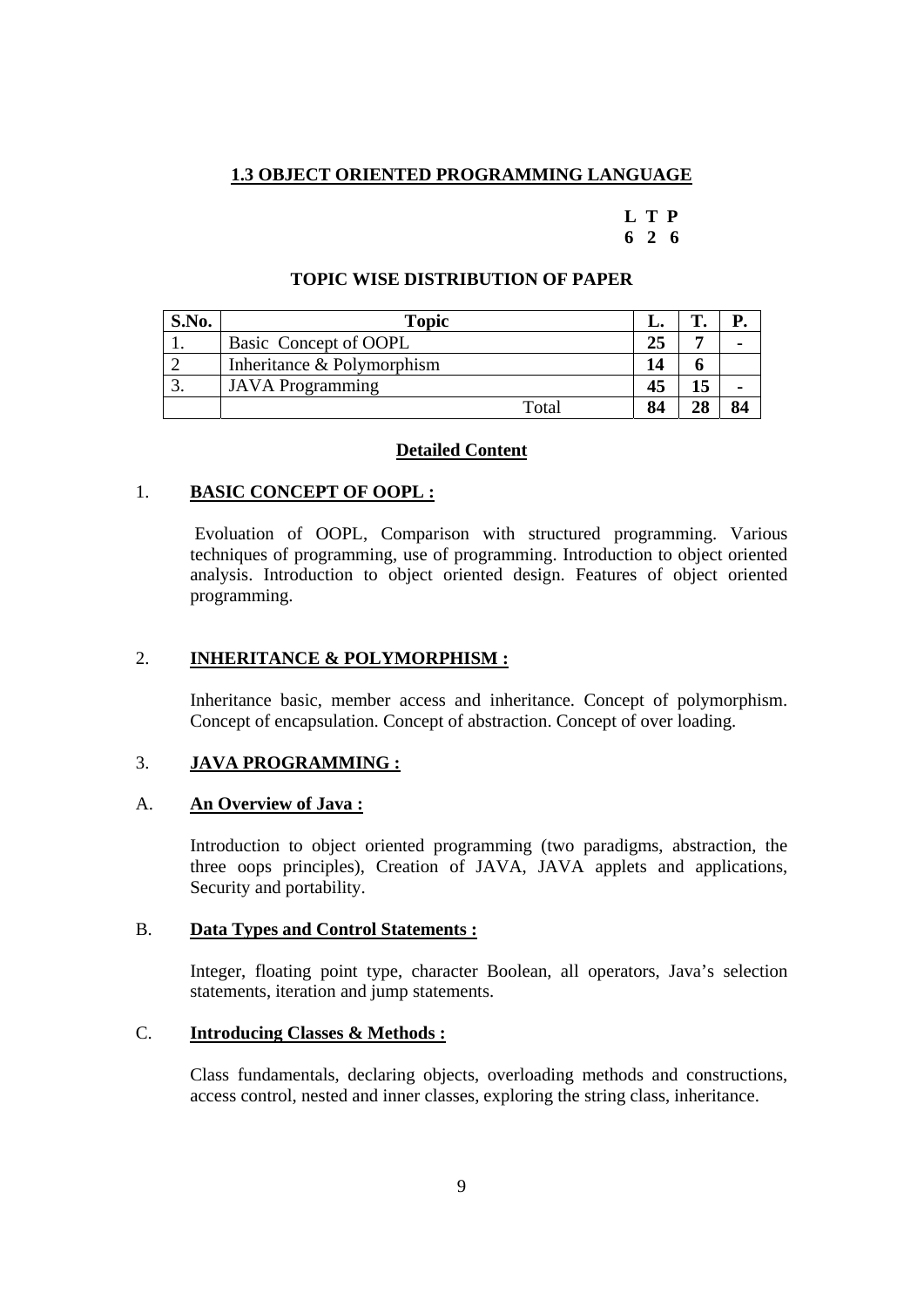#### D. **Inheritance :**

Inheritance basics, member access and inheritance.

#### E. **Multithreaded Programming :**

The Java thread model, thread priority, synchronization, messaging.

### F. **Input/Output :**

I/o basics, bytes streams and character streams, predefined streams, reading and writing console input/output, reading and writing files.

#### G. **Applets :**

Applet fundamentals, Applet class.

#### **List of Practical**

- 1. Practice of flow chart and algorithum designer.
- 2. Programs using control statements.
- 3. Programming using array and methods.
- 4. Programming using object and classes.
- 5. Handling exceptions in programs.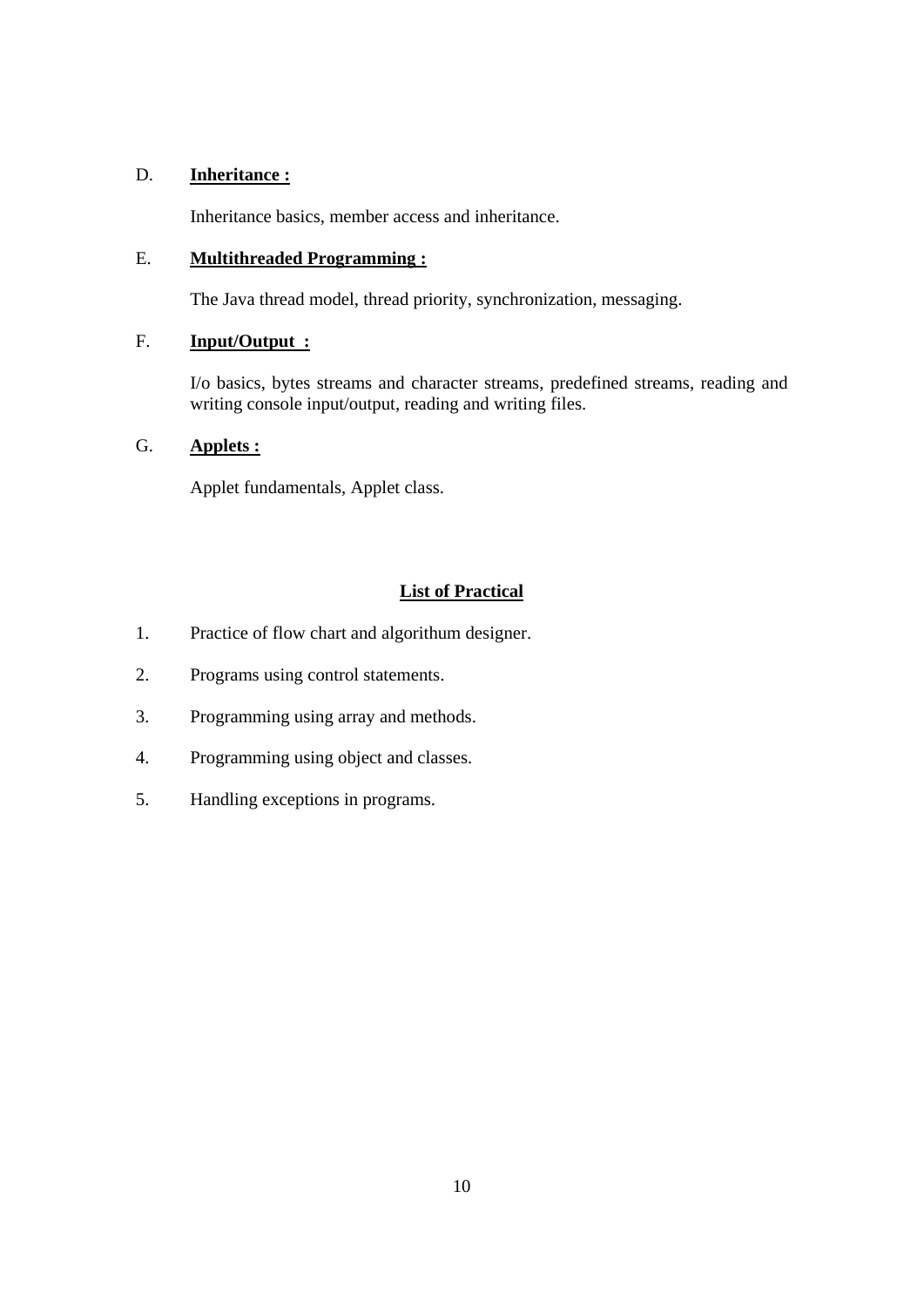#### 1.4 **WEB DESIGNING LANGUAGE**

## **L T P**

#### **6 2 6**

#### **TOPIC WISE DISTRIBUTION OF PAPER**

| S.No. | Topic                                         |    |    |  |
|-------|-----------------------------------------------|----|----|--|
|       | <b>HTML &amp; XML</b>                         | 25 |    |  |
|       | Server side & Client side scripting languages | 40 |    |  |
|       | Introduction to .Net environment & VB .Net    | 19 |    |  |
|       | Total                                         | 84 | 90 |  |

#### **Detailed Content**

#### 1. **HTML AND XML :**

#### HTML

HTML an introduction, document overview, adding tags, attributes, elements of HTML, structure of an HTML documents, Formatting web page by using styles, defining the style sheet type, defining style, style sheet, rules, linking developing styles, building a style sheet, text properties, Box properties, classification properties, font properties.

#### XML :

Introduction to XML,DTD, XML DOM, XSL, XSL-FO, X-Path, X-queary, Xlink, X-pointer, scheme, X-forms.

#### 2. **SERVER SIDE AND CLIENT SIDE SCREPTING LANGUAGE :**

2.1 JAVA script, adding Java scripts to documents, embedding Java scripts, adding Java scripts block, Linking Java scripts.

#### 2.2 Programming In ASP :

Understanding client- server model, Creating and running active server pages and ASP objects, Working with variables and ASP commands e.g IF, WHILE, FOR, etc., Communicating with the user, collecting the form information, working with request object, Maintaining the persistent information in web, Common ASP components, Reading from database using ASP, Inserting, updating and deleting records, Using select statement to query date, Getting hit counter, Getting E-mail programming.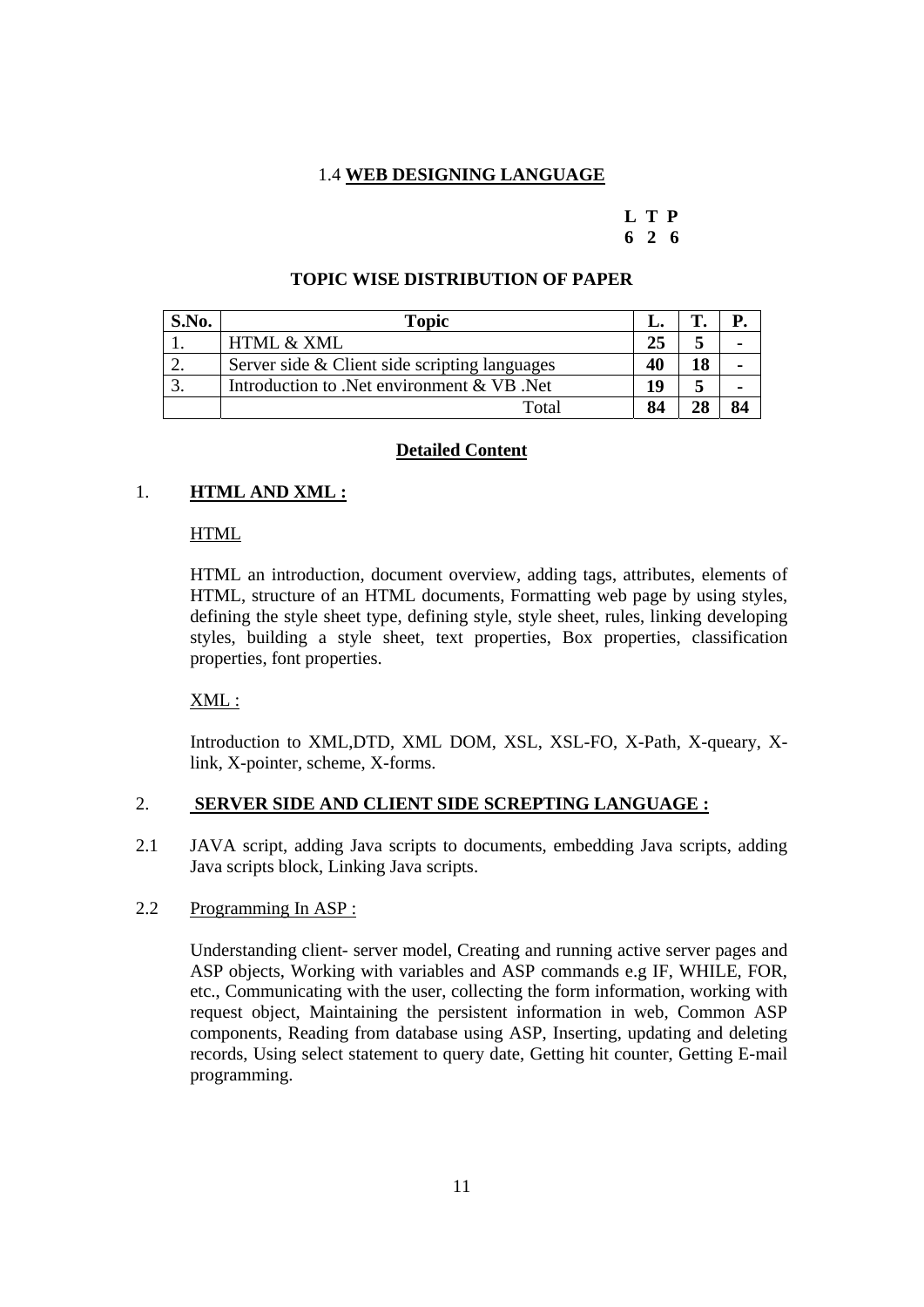2.3 Programming In VB Script : Explicit declaration in VB script, VB script variable, VB script operator, VB script control structures, VB script built in function, File system object.

#### 3. **INTRODUCTION TO .NET ENVIRONMENT & VB .NET :**

Introduction to .NET frame work, CLR, building application in .NET frame work, Advantages of .NET environment. Language basic – Data type, Web application development using VB .NET. Data connectivity in .Net

#### **List of Practical**

- 1. HTML simple program design using note pad.
- 2. HTML program practice for creating tables, creating frames.
- 3. HTML forms, creation of text box, button, redo button, drop down list, etc.
- 4. Sending data across forms using get and post method.
- 5. Creating dynamic effects using anchor tags and marque.
- 6. Customization of appearance of web page, creating menus, redirection, etc.
- 7. Practices of Java script, VB script and ASP, PHP programs.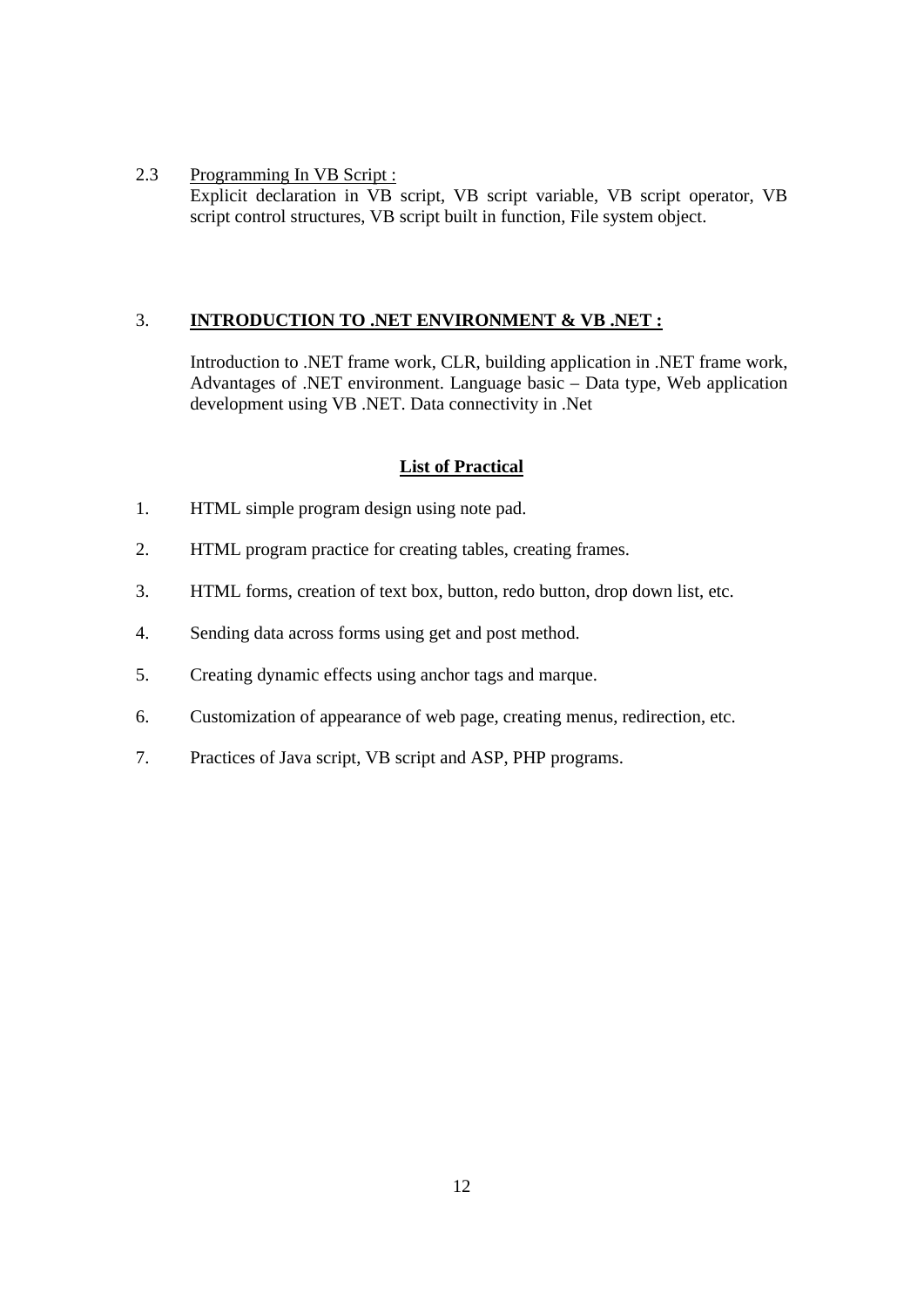#### **II Semester**

#### **COMPUTER NETWORK AND INTERNET**

#### **L T P 6 - 6**

#### **TOPIC WISE DISTRIBUTION OF PAPER**

| S.No. | <b>Topic</b>       | L. | m<br>. . |  |
|-------|--------------------|----|----------|--|
|       | Data Communication | 25 | ٠        |  |
| ۷.    | <b>Networks</b>    | 17 | ٠        |  |
| J.    | Internet           | 25 | ٠        |  |
| ъ.    | E-Commerce         | 17 |          |  |
|       | Total              | 84 |          |  |

#### Detailed Content

#### 1. **DATA COMMUNICATION :**

Concept of data components- Sender, Receiver, Message, Protocal, Channel. Characteristics- Delivery, Accuracy, Time line-ness, Direction of data flow-Simplex, Half Duplex and Full Duplex. Serial/Parallel data transmission. Categories- LAN, MAN, WAN & Internet. OSI & TCP/IP protocol stack. Different types of transmission media -Twisted pair, Coaxial cable, Optical fibers, Wireless transmission, Microwave, Radio wave Infrared .

#### 2. **NETWORKS :**

Computer Network definition, Topology, Signal, Shannon capacity, Nyquist Bit Rate, Band Width, PAM, PCM, Multiplexing, Crypto graphy. IP addressing, Subnet, Networking devices, Hub, Switch, Router, Bridge, Gateways and Access Point, etc.

#### 3. **INTERNET :**

Definition of Internet, Distributed computers, Intranet, Applications of internet, Hardware and Software requirement, Internet Protocols, Telnet, SMTP, http, ftp, www, Doman name system. Search engine, Browsers, Chatting. ISP, E mail and its applications, Types of E mail, Security and Digital signature.

#### 4. **E-COMMERCE :**

Inter organizational E commerce, Intra organizational E commerce and consumer to business electronics commerce, Architectural frame work, Network infrastructure for E commerce. Global information distribution network, Broad band tele communication, Introduction to mobile commerce, mobile computing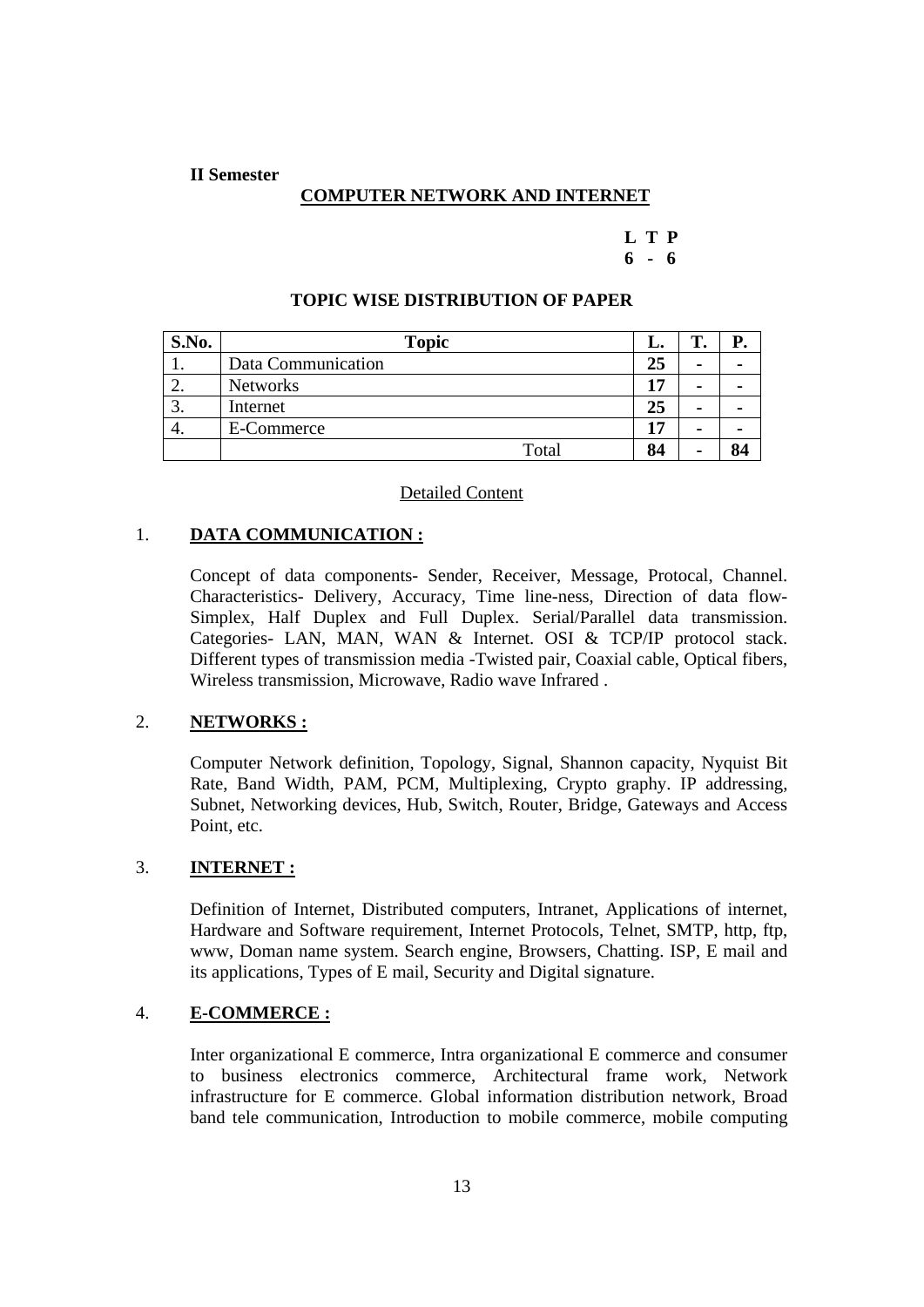application protocols, Management issues introduction to electronics payment digital token based electronics payment system smart cards, credit card, debit card based home banking.

#### **LIST OF PRACTICALS**

- 1. Establishment of LAN network Physical wire and connectors, IP addressing and sub-netting, Assigning IP addresses to a note, Getting internet connection on a rode.
- 2. Installing hubs and switches.
- 3. Network trouble shooting.
- 4. Network administration creation of usual grading permission.
- 5. Establishing server in the network.
- 6. Electronic commerce on the internet, Purchasing goods and billing, Booking tickets online, E mailing and Chatting, etc.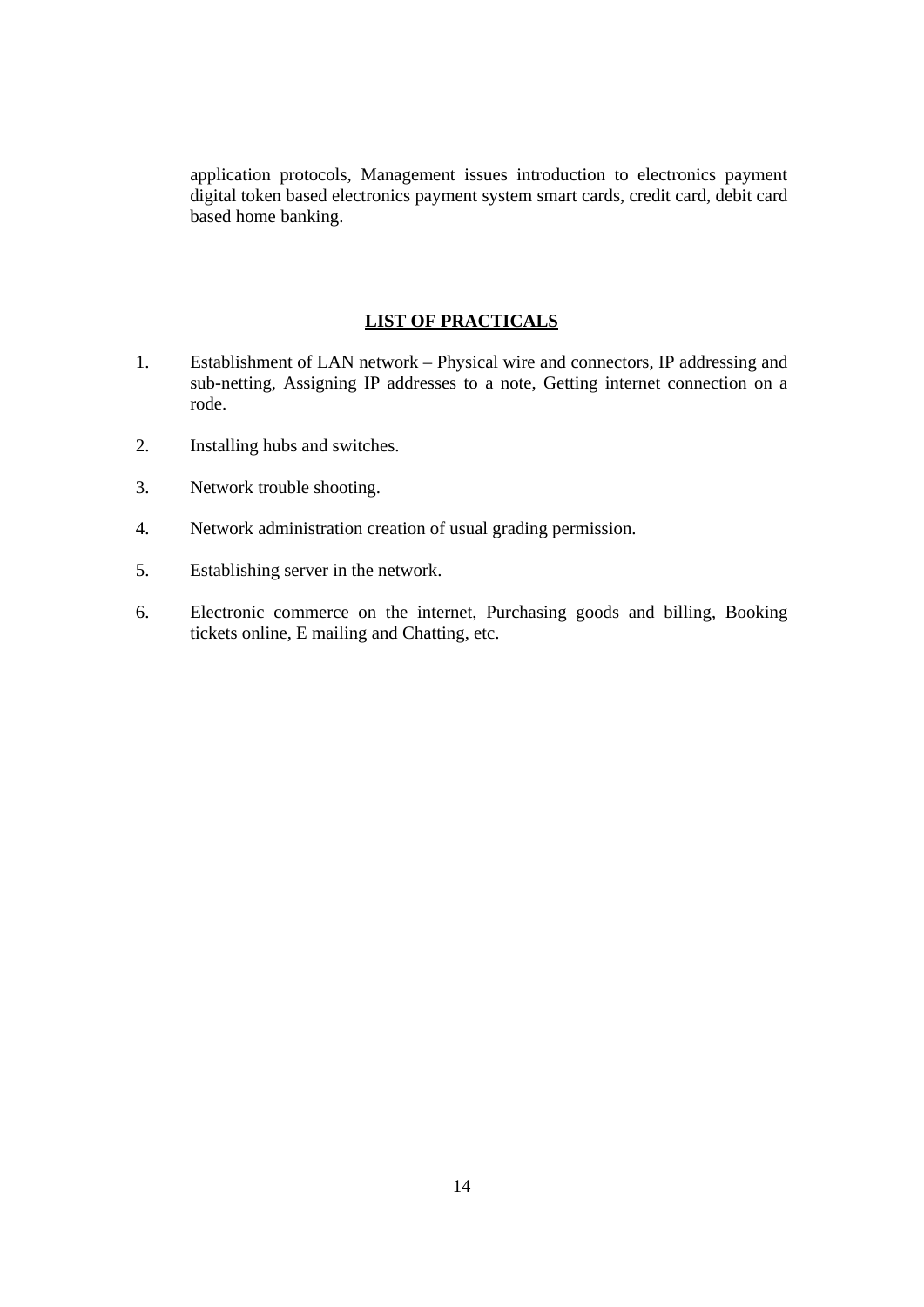#### 2.2 **WEB DESIGNING TOOLS**

## **L T P**

#### **6 - 6**

| S.No. | <b>Topic</b>              | L. | m |    |
|-------|---------------------------|----|---|----|
|       | Dream Weaver              | 30 |   |    |
| ـ.    | Net beans                 | 30 |   |    |
| ິ.    | Adobe Photoshop and Flash | 24 |   |    |
|       | Total                     | 75 |   | 84 |

#### **TOPIC WISE DISTRIBUTION OF PAPER**

#### Detailed Content

#### 1. **DREAM WEAVER :**

List and describe the dream weaver environment. Implement and use of various tools in dream weaver e.g. Formatting text, Inserting images and Hyper links. Create image maps, Tables, Frame sets, Forms, Rollover images and Simple behaviors, Describe and implement various style sheets. Insert and play sound files, Video files and plug-ins. Publish a website in dream weaver. Data connectivity and building dynamic web site.

#### 2. **NET BEANS :**

Net bean IDE Feature and tools, using source editor, setting up the project, adding event handlers, adding menu and images. Computing and running programs. Creating web projects, refactoring, debugging and documentation.

#### 3. **ADOBE PHOTOSHOP AND FLASH :**

An overview of photoshop menus, work area, tool bars, tool box usages, Starting and opening photoshop, getting image into photoshop. Exploring basic features of photoshop using palettes, using context menu, using rulers and guidelines, closing files and quitting color modes of images.

 An overview of flash, menus, work areas, tool bar, tool box usage. Starting and opening flash, working with time line, animation in flash, creating movies, using sences, using rulers, grids, closing files and quitting, creating animation, drawing using pencil tools.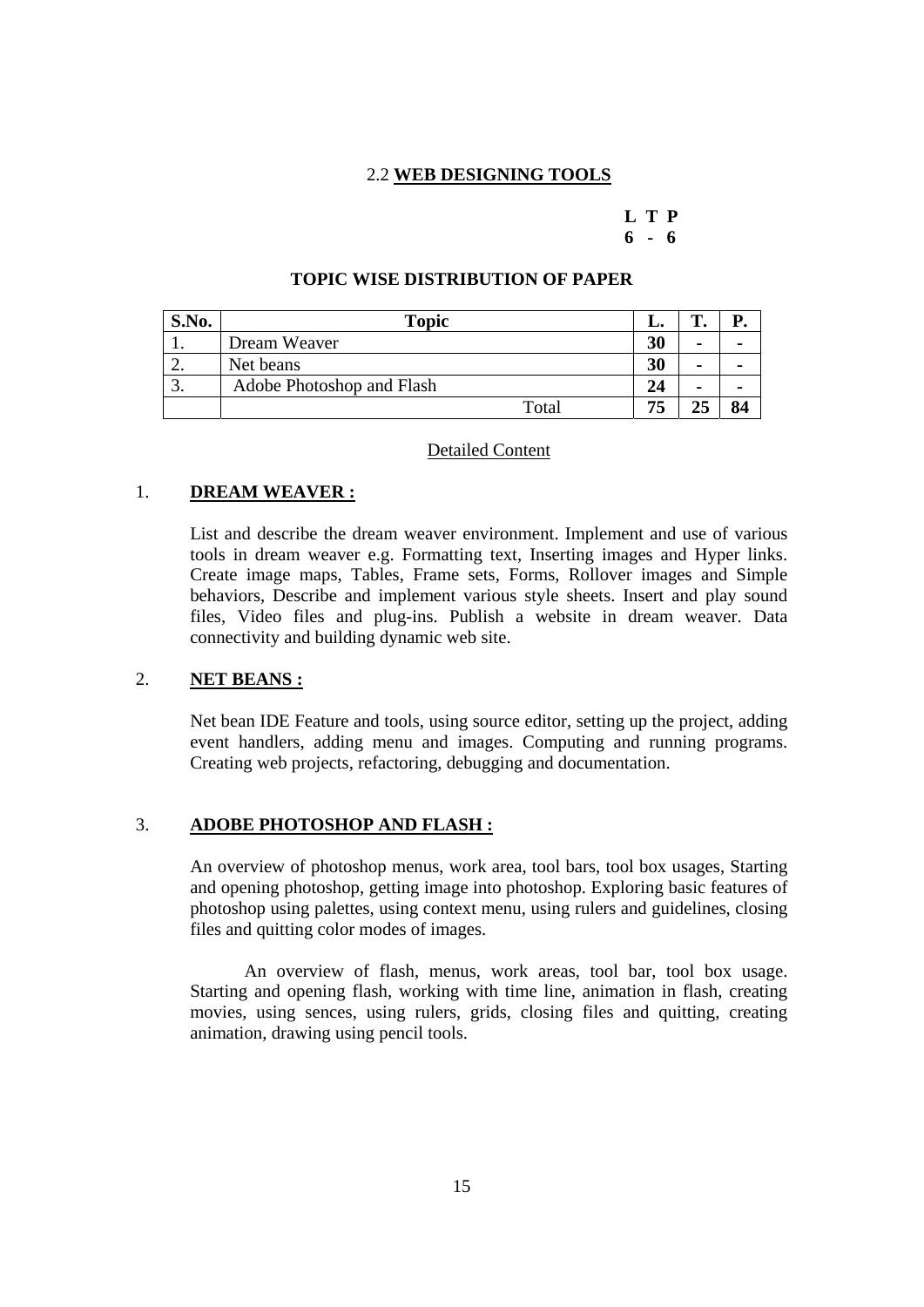#### **LIST OF PRACTICALS**

- 1. Design of (static and dynamic) web page using dream weaver.
- 2. Design of web page using photo shop and dream weaver.
- 3. Adding dynamic features to web page using flash
- 4. Project development using net bean/Dream wever
- 5. Study of web site maintenance tools.
- 6. Server/Client site service management.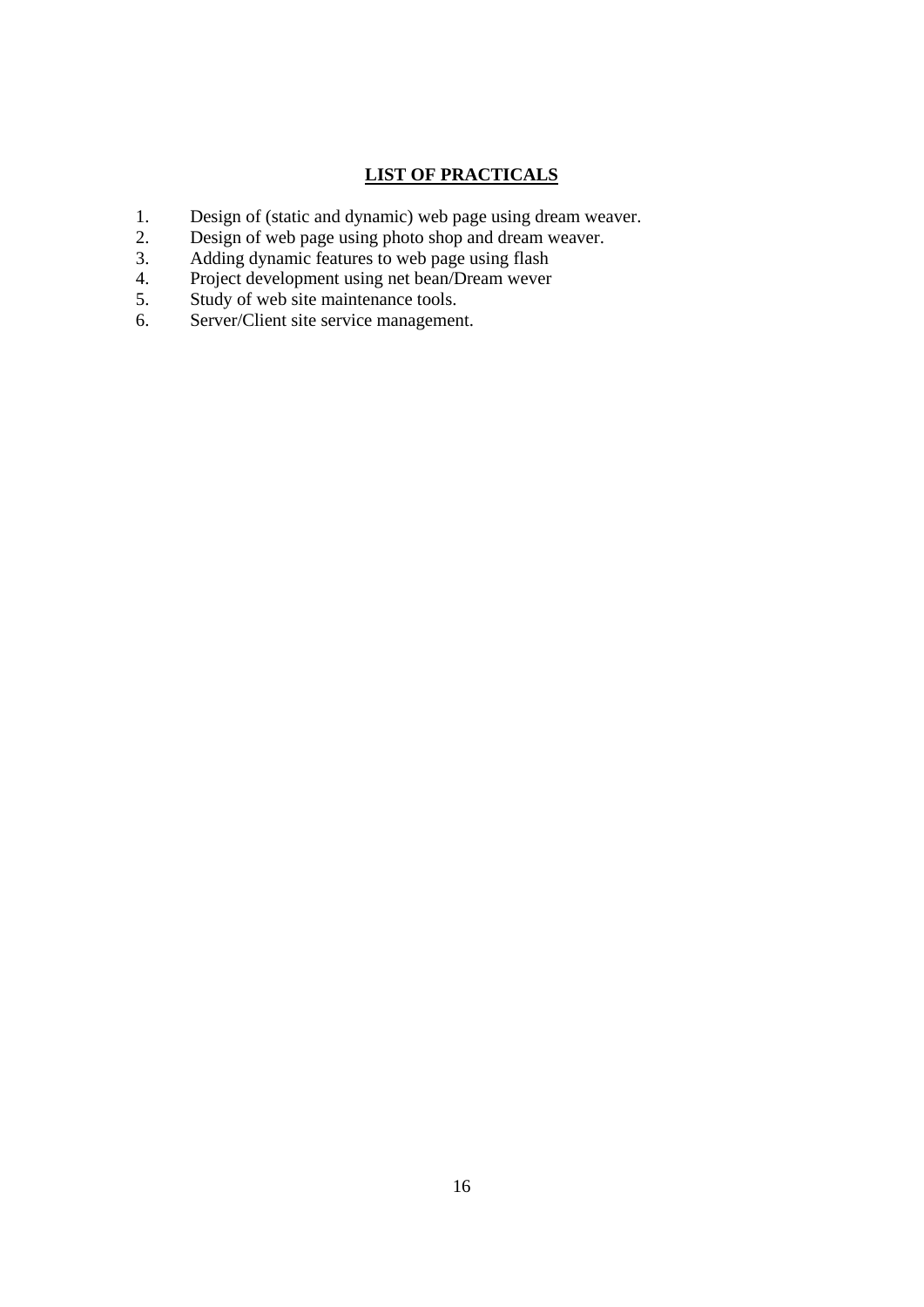#### 2.3 RELATIONAL DATABASE MANAGEMENT SYSTEM

#### **L T P 6 - 6**

| S.No.                    | <b>Topic</b>         | L. | m  |    |
|--------------------------|----------------------|----|----|----|
|                          | Concept of RDBMS     | 20 |    |    |
| $\overline{\phantom{a}}$ | SQL & My SQL         | 20 |    |    |
| J.                       | Security and Privacy | 19 | ٠  | -  |
| 4.                       | Oracle               | 25 | ٠  |    |
|                          | Total                | 84 | 28 | 84 |

#### **TOPIC WISE DISTRIBUTION OF PAPER**

#### **Detailed Content**

#### 1. **CONCEPT OF RDBMS :**

 RDBMS definition, Types of DBMS, DBMS architecture, Entity, Attribute scheme and sub scheme. Normalization basics, Different kinds of keys.

#### 2. **SQL AND MY SQL :**

Introduction to SQL commands, Types of SQL commands and its applicattions – DDL, DML, DLL .

My SQL general information, programs, backup and recovery, data types, function and operators, MY SQL statement syntax, Language structure, optimization, storage engine, high availability and scalability. My SQL cluster, MY SQL server administration

#### 3. **SECURITY AND PRIVACY :**

Integrity, Protection, security, concurrency, recovery.

#### 4. **ORCALE :**

Overview of Oracle, PL/SQL commands for creation of database.

#### **List of Practical**

- 1. Programs in ORACLE using relational structures for complicated system.
- 2. Programs and reports generation through ORACLE, SQL & My SQL.
- 3. Programs and report generation through SQL & My SQL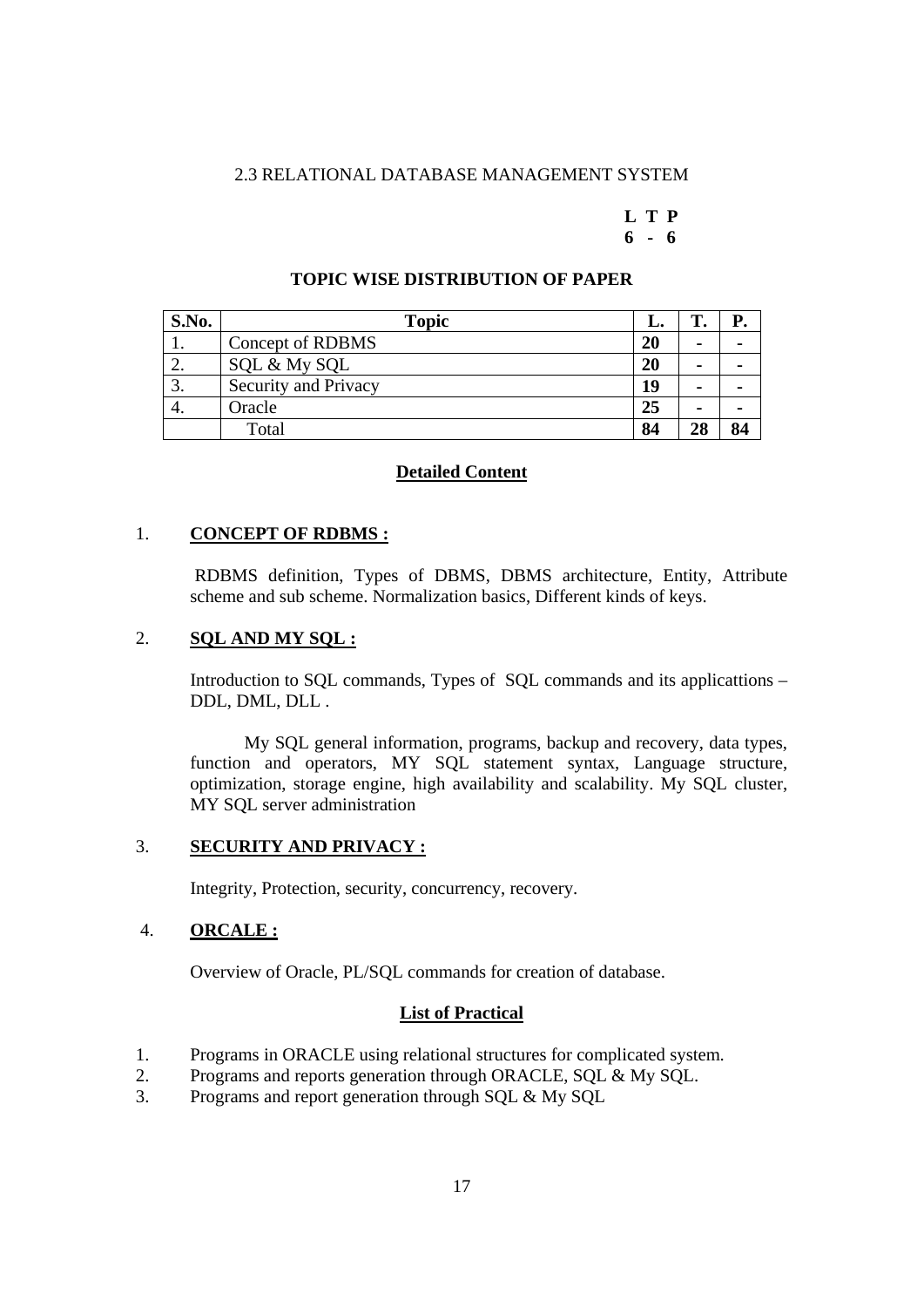#### **2.4 PROJECT**

#### I. **Project Work : Objectives :**

- To provide experience of solving practical problems.
- To provide synthesis of knowledge to solve problems.
- Development of a online web application.
- To provide group working environment.

#### **Nature of Project :**

The project should be a group project, preferable of interest to industry. The student should be encouraged to select the project while on visit to such industries. The project should be supervised by the teacher or the expert from industry jointly, the project work should involve designing the application system and implementing it on any of the computer system available.

 At the end of the project the student is expected to prepare report. The evaluation should be based on –

- continuous assessment of the work done by the student,
- project report,
- viva voice
- -

#### II. **Industrial Training**

#### **Objectives :**

To enables the students to

- Experience the real life computer environment
- See the practical problems and the process of their solution
- Work in a group
- Find suitable problems of interest for project work

The industrial training will be of 2 weeks duration. It should be organized at the end of the course.

The industrial training may be organized at reputed large computer center where scientific/commercial data processing jobs are being done. The training schedule may be drawn in such way that the student may observe the work of the system analysis, the system programmers and the operators. They may also study the environment of the computer center, the job flow and the associated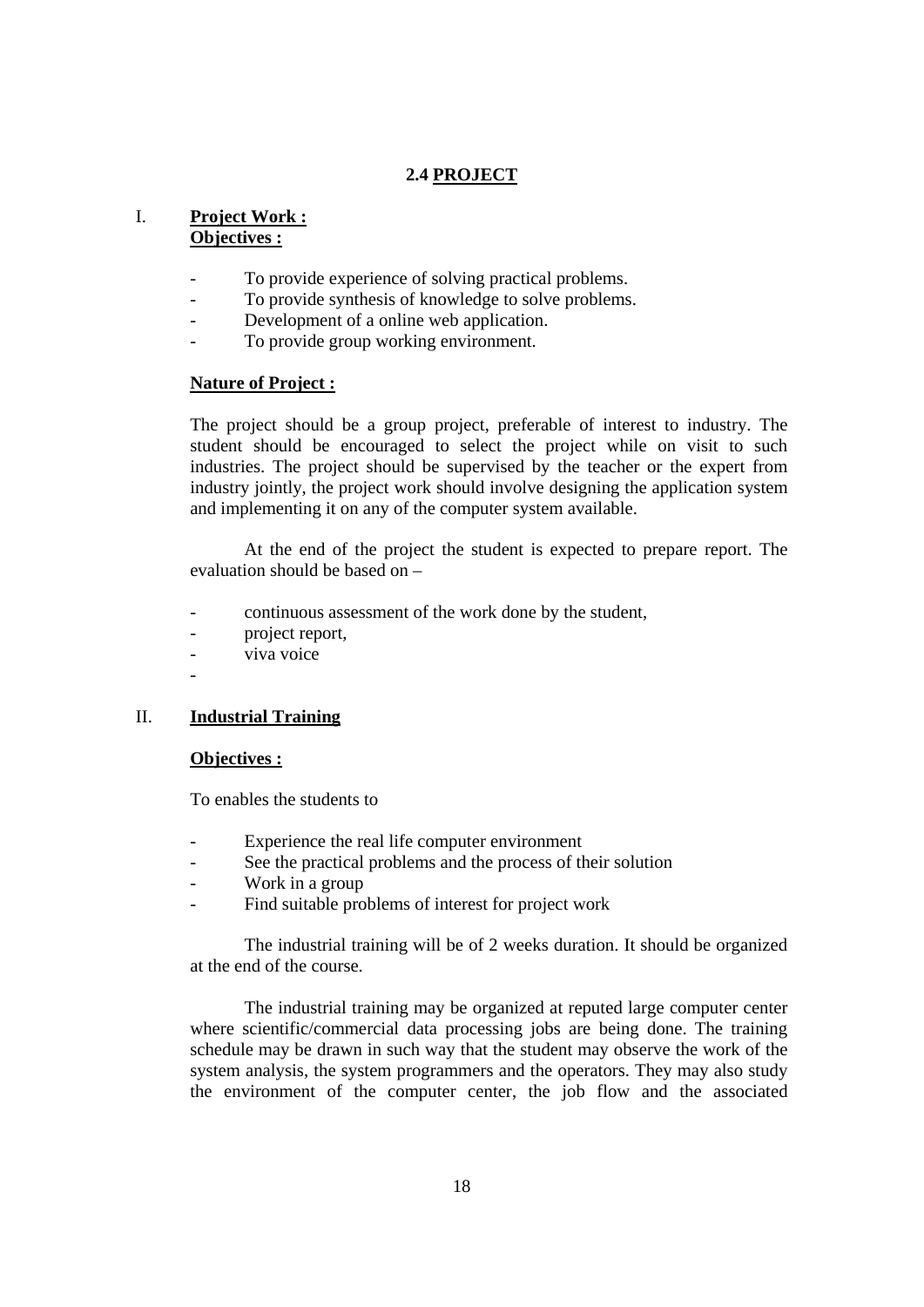procedures special attention should be paid so that the student may observe the documentation and organization of the computer center activities.

The student should prepare a report on the industrial training. The report and the viva-voice of the industrial training along with the assessment of the training supervisor of the industry and the teacher monitoring the training shall form the basis of award of marks.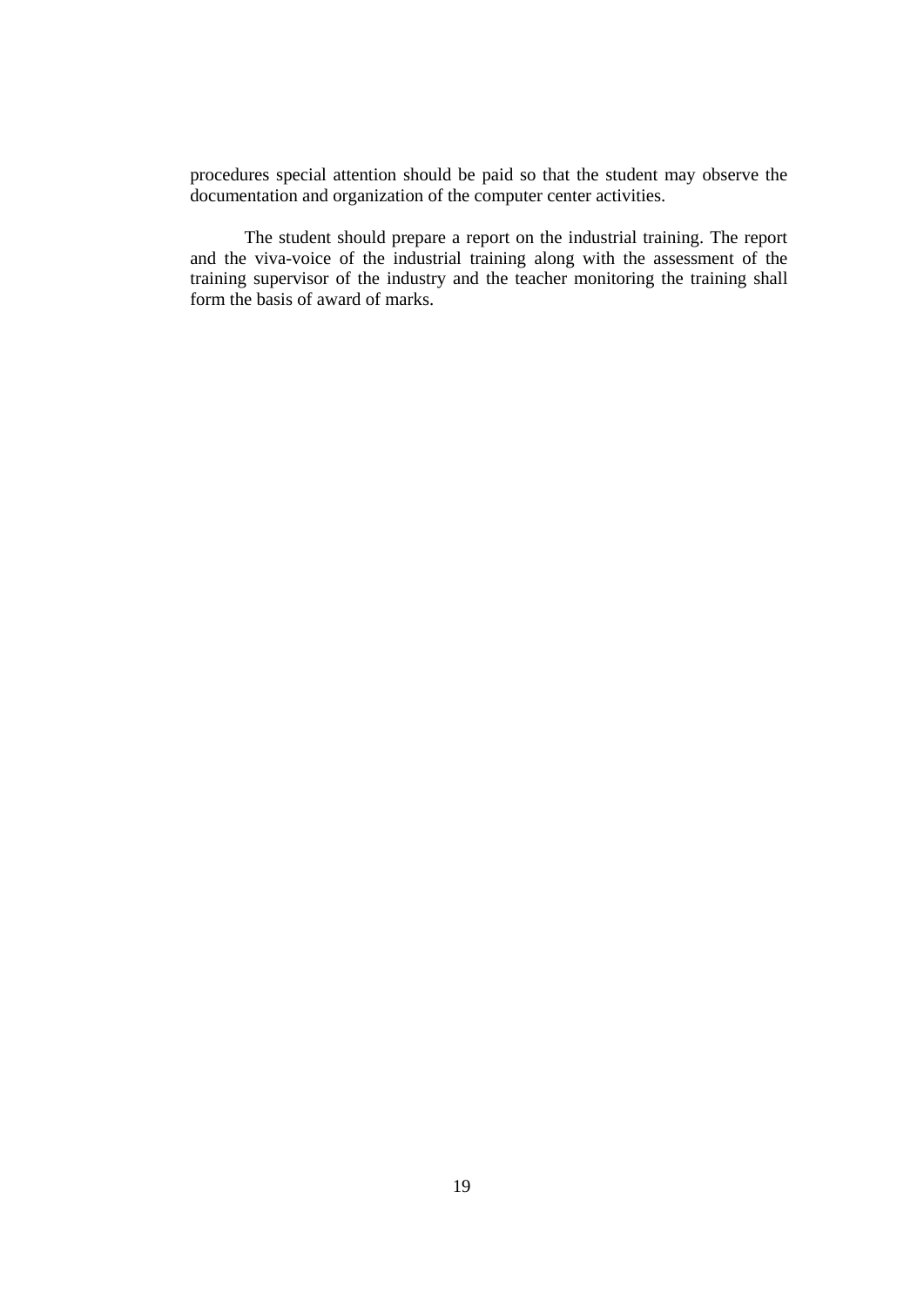| Intake of the Course<br>Pattern of the Course | 60<br>SEMESTER SYSTEM                                           |                                 |
|-----------------------------------------------|-----------------------------------------------------------------|---------------------------------|
|                                               | Sl. No. Name of Post                                            | No.                             |
| $1$ .                                         | Principal                                                       | 1                               |
| $2$ .                                         | H.O.D. (Computer Scinece & Engg./<br>Information Technology     | 1                               |
| 3                                             | Lecturer In Computer Science<br>& Engineering/Information Tech. | 2                               |
| 4.                                            | Computer Programmer                                             | 1                               |
| 5.                                            | Electrician                                                     | $\mathbf{1}$                    |
| б.                                            | Steno Typist                                                    | 1                               |
| 7.                                            | Accountant / Cashier                                            | 1                               |
| 8.                                            | Student / Library Clerk                                         | 1                               |
| 9.                                            | Store Keeper                                                    | 1                               |
| 10.                                           | Class IV                                                        | 2                               |
| 11.                                           | Sweeper                                                         | Part time as<br>per requirement |
| 12.                                           | Chaukidar & Mali                                                | As per<br>justification         |
| Note :                                        |                                                                 |                                 |

#### **Staff Structure**

1. Services of other discipline staff of the Institute may be utilized if possible

2. Qualifications of Staff : as per service rule.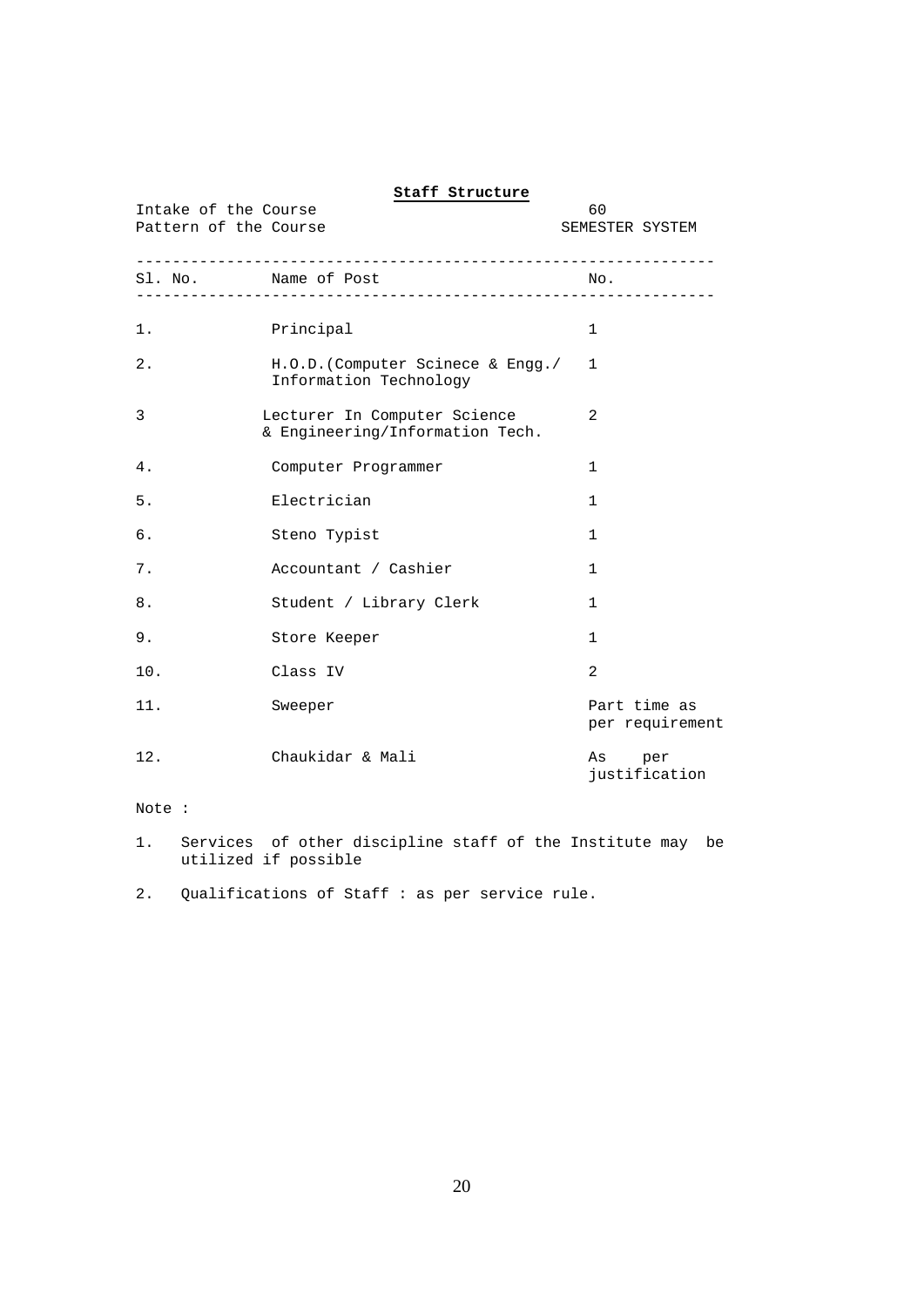#### **SPACE REQUIREMENT**

#### [A] ADMINISTRATIVE BLOCK

| 1.                 | Sl. No. Details of Space<br>Principal's Room                    | Floor Area<br>Sq. metres<br>30 |
|--------------------|-----------------------------------------------------------------|--------------------------------|
| $2$ .              | Confidencial Room                                               | 10                             |
| 3.                 | Steno's Room                                                    | 6                              |
| 4.(a)<br>(b)<br>5. | Office including Drawing<br>Office<br>Record Room<br>Staff Room | 80<br>20                       |
|                    | $(a)$ Head 1                                                    | 15                             |
|                    | (b) Lecturer 10 sq.m./ Lect.<br>for 2 Lecturers                 | 20                             |
| б.                 | Library and Reading room                                        | 150                            |
| 7.                 | Store                                                           | 100                            |
| 8.                 | Students Common room                                            | 80                             |
| 9.                 | L.R.D.C.                                                        | 100                            |

#### [B] Academic Block

|       | Sl.No. Detail of Space                     | @    | Floor Area |
|-------|--------------------------------------------|------|------------|
|       |                                            | Sq.m | Sq.m.      |
|       |                                            |      |            |
| $1$ . | Class Room                                 | 60   | 60         |
| 2.    | Computer Centre (Air Cond. Glass Partition |      |            |
|       | and Special type pvc flooring and          |      |            |
|       | false ceiling), Two Computer Centers 120   |      |            |
|       | For Space of 60 Sq. m                      |      |            |

#### [D] Student's Aminities

|    | Hostel                       |    |  | 40 % of Strength of Students |  |
|----|------------------------------|----|--|------------------------------|--|
| 2. | Cycle Stand                  |    |  | 50 % of Strength of Students |  |
| 3. | Canteen and Tuck shop        | 50 |  |                              |  |
| 4. | N.C.C. Room                  | 70 |  |                              |  |
| 5. | Dispensary                   | 40 |  |                              |  |
| 6. | Guest Room(Attached Bath) 45 |    |  |                              |  |
|    | including kitchen & store    |    |  |                              |  |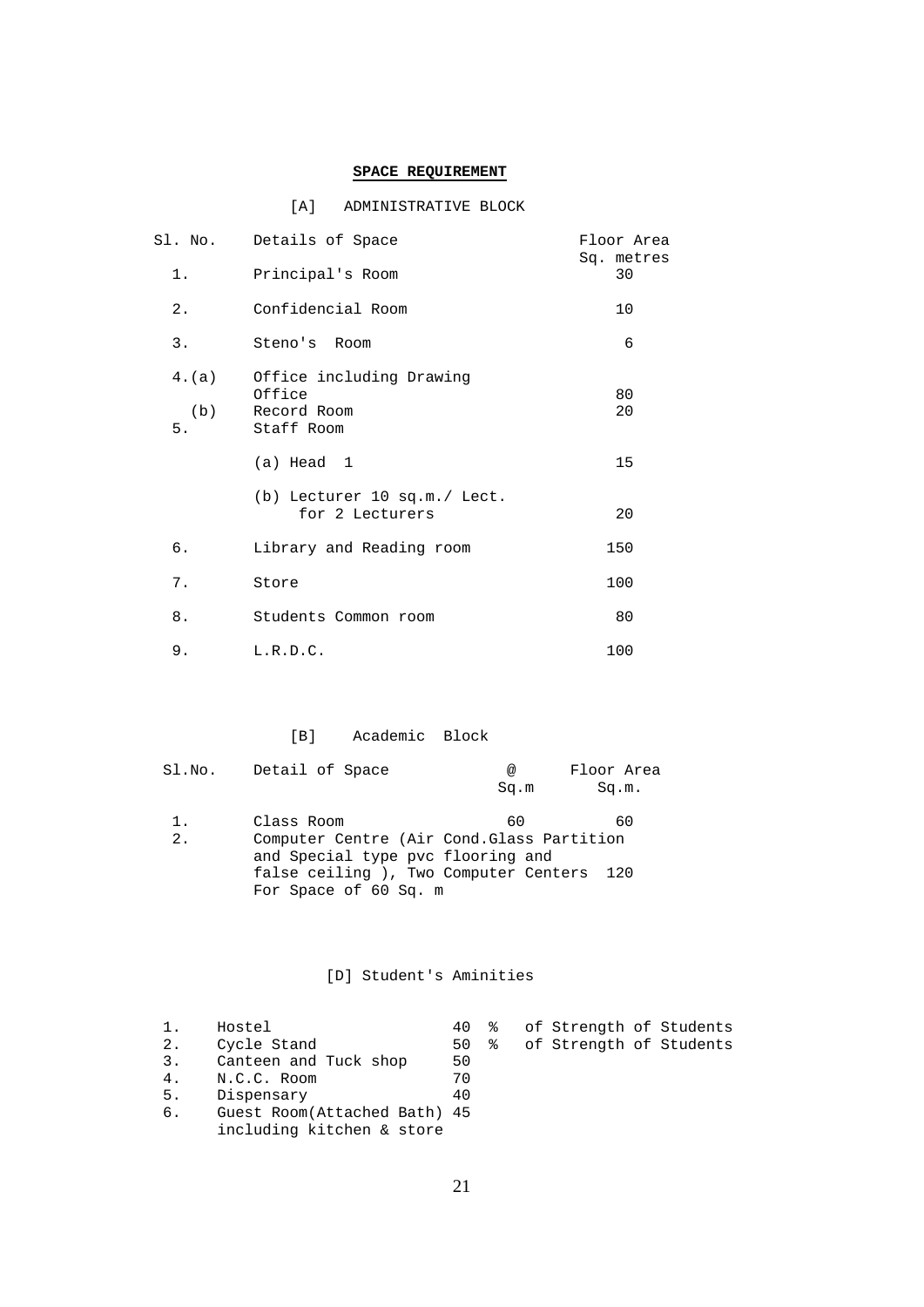#### [E] STAFF RESIDENCES

| ı. | Principal                            | 100 | 100 |
|----|--------------------------------------|-----|-----|
| 2. | Head of the Department               | 100 | 100 |
| 3. | Lecturer                             | 80  | 160 |
| 4. | Non teaching & Supporting 6<br>staff | 60  | 360 |
| 5. | Class IV                             | っい  | 60  |

Priorty to be given in following order

```
(1) 
 a. Administrative Building 
 b. Labs 
 c. Over head Tank 
 d. Boundary Wall 
 e. Principal Residence 
 f. Forth Class Quarters (2/3) 
(2) 
 a. Hostel 
 b. Students Aminities 
(3) 
 Residences of employee
```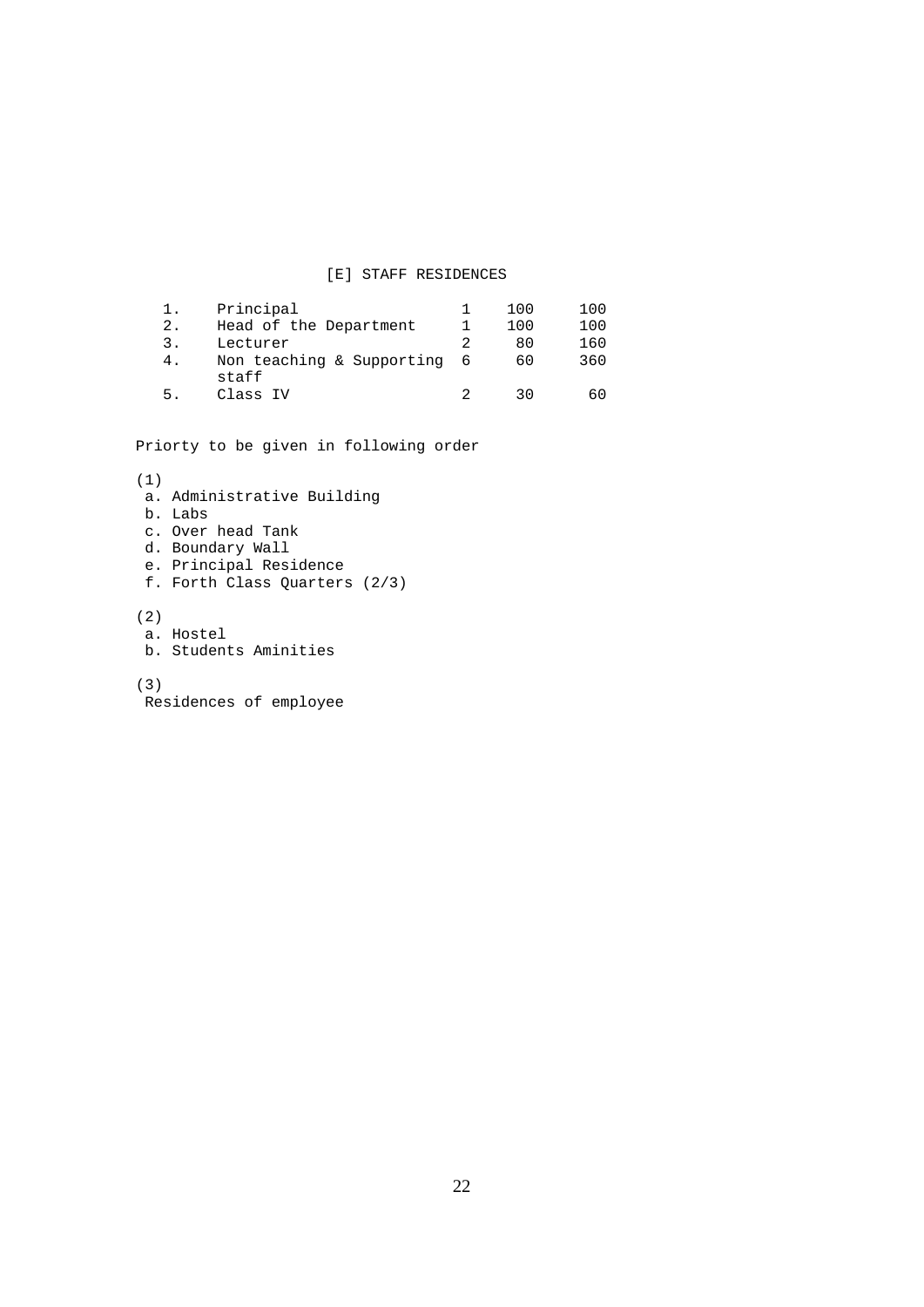#### **COMPUTER CENTRE**

| S.No.                                 | DESCRIPTION                                                                                                                                                                                                                                                                                                                                                                                                                                                                      | QTY.                             | APPROX.              |
|---------------------------------------|----------------------------------------------------------------------------------------------------------------------------------------------------------------------------------------------------------------------------------------------------------------------------------------------------------------------------------------------------------------------------------------------------------------------------------------------------------------------------------|----------------------------------|----------------------|
| COST<br>1.                            | Core-2 Quad Processor, 4GB RAM,                                                                                                                                                                                                                                                                                                                                                                                                                                                  | 02 Server                        | (in Rs.)<br>1,20,000 |
|                                       | 1 GB SATA HDD,<br>19"TFT MONITOR, WLAN, OS-Windows<br>2007/2008/Latest Version                                                                                                                                                                                                                                                                                                                                                                                                   |                                  |                      |
| $2 -$                                 | General Desktop Computer-Intel i5 60 Node<br>or Higher, 2GB RAM, 320 GB SATA HDD,<br>17" TFT/ LCD/LED Monitor,<br>DVD Writer, Multi Media Kit with<br>Speaker & Microphone<br>Key Board - Multimedia<br>Mouse - Optical Scrool or Latest<br>32 Bit PCI ETHERNET CARD(10/100) Mbps<br>Internal Modem, Pen Drive 16GB<br>Pre loaded Windows 2007/2008/Latest<br>loaded latest Anti Virus with Life time<br>Pre<br>Subscription, licence media and manual<br>with UPS 660 VA<br>OR. |                                  | 36,00,000            |
|                                       | Computer of latest Specification                                                                                                                                                                                                                                                                                                                                                                                                                                                 |                                  |                      |
| 3.                                    | Lap Top (Latest Version)<br>With damage warranty & 3 hrs. backup battery                                                                                                                                                                                                                                                                                                                                                                                                         | 04                               | Rs 250000            |
| LS                                    | 4. Software: (With Licence)                                                                                                                                                                                                                                                                                                                                                                                                                                                      |                                  |                      |
| i.<br>ii.<br>iv.<br>v.<br>vi.<br>vii. | ORACLE 11i/My SQL 5.5 or Latest Windows based<br>30 USERS) & Development (Latest)<br>VISUAL STUDIO (professional 2012)<br>iii. MS OFFICE 2010<br>COMPILER $-$ 'C', C++, JAVA-7<br>Unix & Linux -Red Hat/UBUNTU/Fedora orlatest<br>with licence for 30 users<br>Page Maker, Corel Draw( full package), Adobe Reader,<br>Adobe Dream WeaverCS6, Flash Photoshop, Net Beams<br>Personal Web Server, HTML, IIS.<br>Tally.ERP9                                                        |                                  |                      |
| 3. Hardware<br>(LS)                   |                                                                                                                                                                                                                                                                                                                                                                                                                                                                                  |                                  | Rs. 5,00,000.        |
|                                       | xii.<br>Switch-32 Port<br>xiii. Router<br>xiv.<br>Hub<br>Ext.Modem<br>XV.<br>xvi. Wireless N/W Adaptor<br>xvii. Series Access Point<br>xviii.LAN cable meter                                                                                                                                                                                                                                                                                                                     | 02<br>02<br>02<br>02<br>02<br>05 | 04(08 Port)          |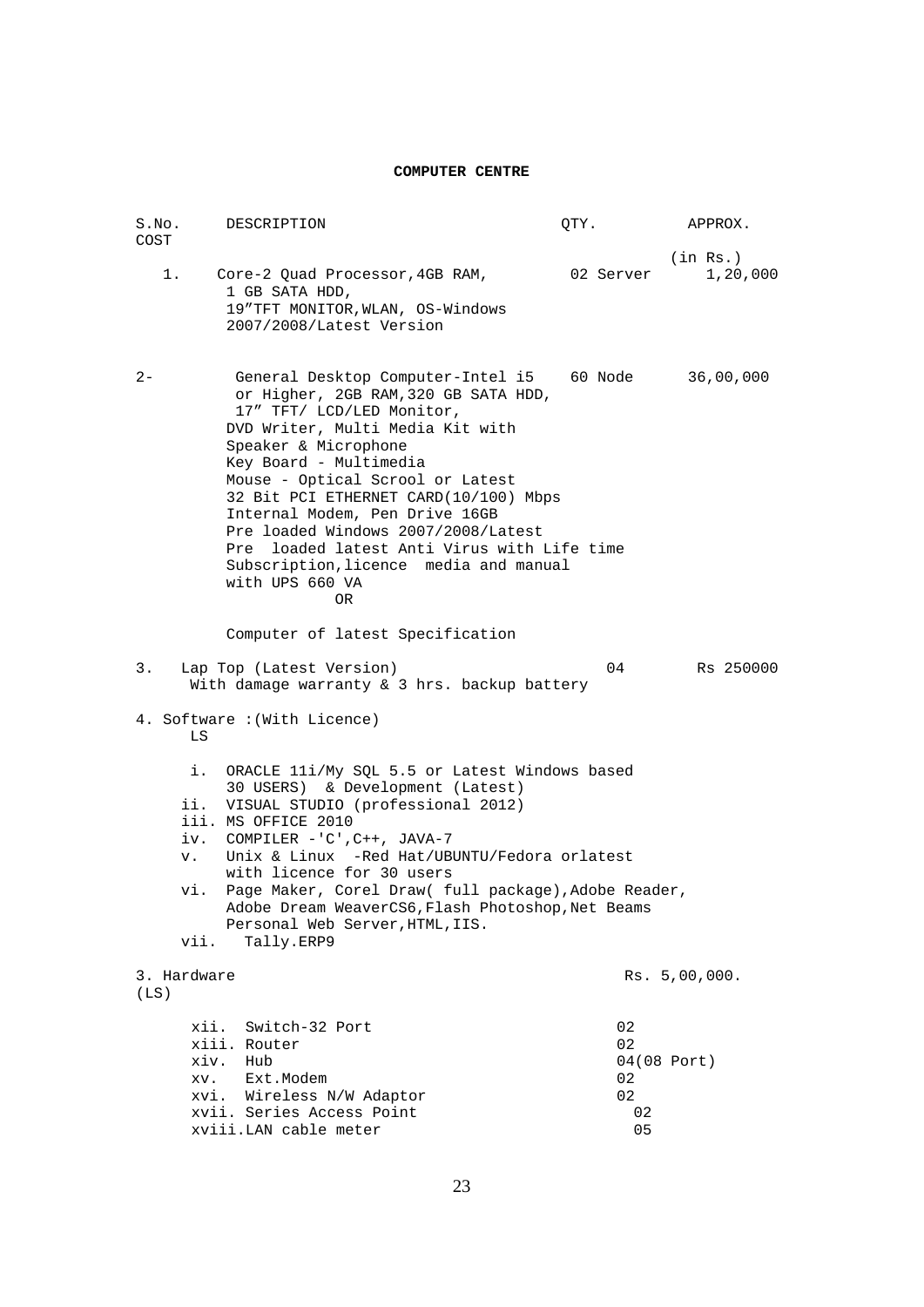|     | LAN cable analyzer<br>xix.                                       | 05 |                                |
|-----|------------------------------------------------------------------|----|--------------------------------|
|     | LAN trainer board<br>XX.                                         | 05 |                                |
|     | xxi. DATA communication trainer board                            | 05 |                                |
|     | xxii. Crimping Tool                                              | 15 |                                |
|     | And all other accessories related to Networking.                 |    |                                |
| 4.  | Scanner- Flat Bed A4/Auto lighter                                |    | 02 <sub>o</sub><br>Rs 20000.00 |
|     | (bit depth 48)                                                   |    |                                |
| 5.  | 132 Column 600 CPS or faster                                     | 02 | Rs 50000.00                    |
|     | 9 Pin dot matrix printer with                                    |    |                                |
|     | 500 million character head<br>life                               |    |                                |
| б.  | Laser Jet-A4, All In One 20 page per min(2 Each) 04 Rs. 10000.00 |    |                                |
| 7.  | Desk Jet-A4, Photo Smart(2 Each)                                 |    | 04 Rs 40000.00                 |
| 8.  | 5 KVA on line UPS with minimum                                   | 04 | Rs 800000.00                   |
|     | 30 miniute battery backup along                                  |    |                                |
|     | with sealed maintenance free                                     |    |                                |
|     | batteries. Provision for connecting                              |    |                                |
|     | external batteries with network                                  |    |                                |
|     | connectivity. (For 2 Labs)                                       |    |                                |
| 9.  | Air Conditioner<br>Split<br>1.5<br>tones                         | 08 | Rs. 350000.00                  |
|     | capctity with ISI mark alongwith                                 |    |                                |
|     | electronic voltage stablizer with                                |    |                                |
|     | over voltage and time delay circuit                              |    |                                |
| 10. | Room preparation and furniture                                   | LS |                                |
| 11. | 19" rack, 24-port switch, connector RJ-45                        |    | LS Rs 100000.00                |
|     | Cat-6 cabling for network                                        |    |                                |
| 12. | 2 KVA Inverter Cum UPS                                           | 02 | Rs 60000.00                    |
| 13. | Digital Camera latest version                                    | 01 | Rs 20000.00                    |
| 14. | Fire Extinguisher (2 Kg.)                                        | 04 | Rs 15000.00                    |
| 15. | Fire Extinguisher (5 Kg.)                                        | 04 | Rs 25000.00                    |
| 16. | Vaccum Cleaner                                                   | 02 | Rs 25000.00                    |
| 17. | LCD Projector 3000 lumen with all accessories 02                 |    | Rs 350000.00                   |
| 18. | Pen drive 16 GB                                                  |    | 10<br>Rs 10000.00              |
| 19. | DVD writer External                                              | 02 | Rs 10000.00                    |
| 20. | HDD External 500 GB                                              | 02 | Rs 15000.00                    |
| 21. | PDA (Latest Configuration)                                       | 02 | Rs 15000.00                    |
| 22. | Broadband For Internet (Speed Min. 8mbps)                        | 04 | LS                             |
| 23. | USB Modem                                                        | 02 | Rs 8000                        |
| 24. | Generator 15 KVA Water Coolent                                   | 01 | Rs. 450000.00                  |

NOTE : All the above items should be equally distributed in the 2 computer centres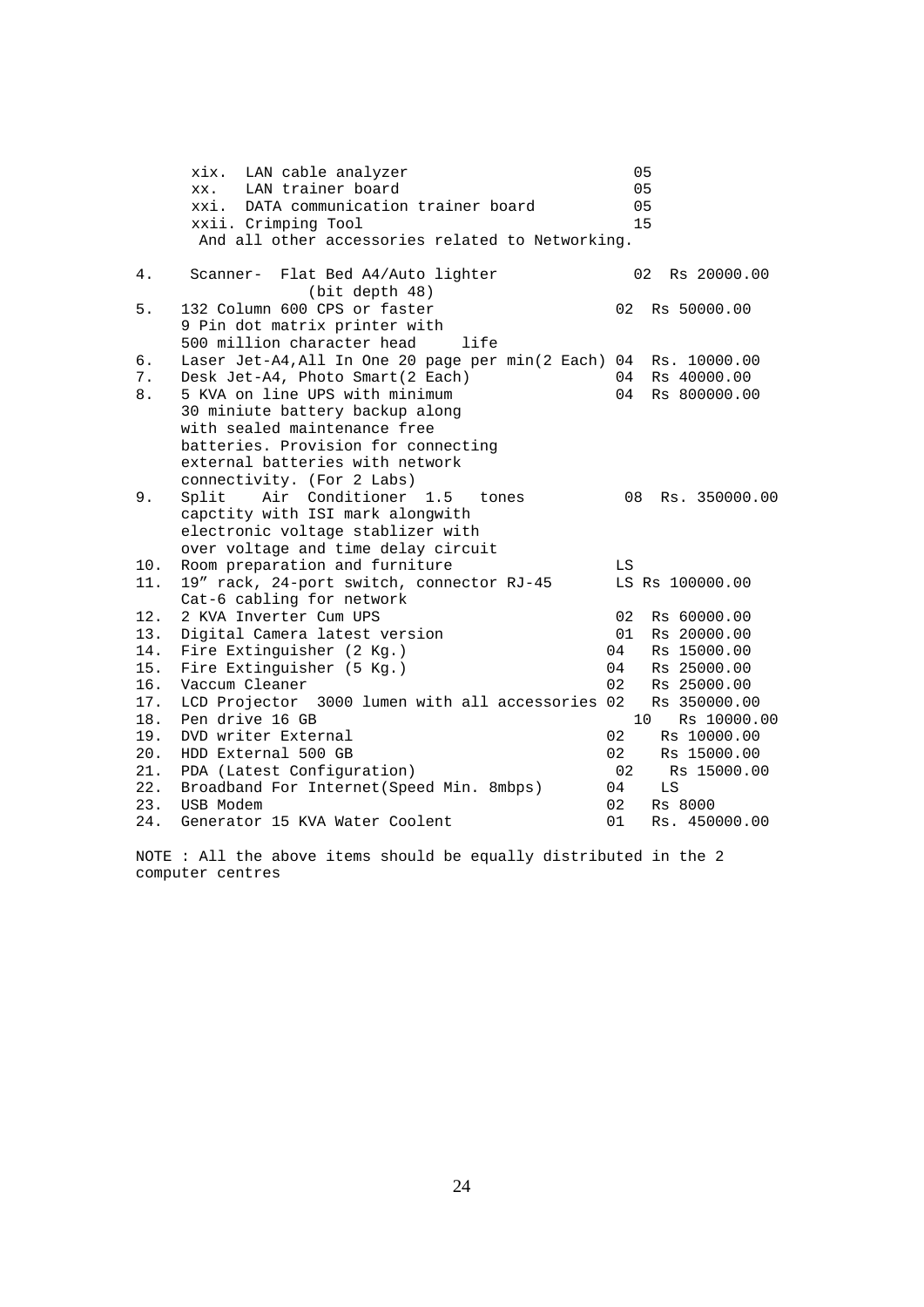#### **Learning Resource Development Centre**

|                | LEARNING RESOURCE MATERIALS                                                                                                                                                                             |                              |                |
|----------------|---------------------------------------------------------------------------------------------------------------------------------------------------------------------------------------------------------|------------------------------|----------------|
| $1$ .<br>$2$ . | LCD Projector with Screen<br>Handicam                                                                                                                                                                   | $\mathbf{1}$<br>$\mathbf{1}$ | 20000<br>30000 |
| $3$ .          | Cutting, Binding & Stitching<br>equipment.                                                                                                                                                              | $\mathbf{1}$                 | 30000          |
| 4.             | Desk Top Computer with Internet<br>Core i5/i7- 760, Processor,<br>Genuine Windiw 7, Professional<br>18 inch HD, Flat Panel Monitor<br>Optical Mouse, Key Board & all<br>related media or latest version | $\mathbf{1}$                 | 40000          |
| 5.             | Home Theater<br>Support Disc type CD. CDR/CDRW<br>DVDR/DVDRW, VCD Supported with<br>USB Port Support-DIVX/JPEG/MP3                                                                                      | 1                            | 25000          |
| б.             | Commerical P A System<br>16 W-220W output, AC & 24V DC<br>Operated, 5 Mic. & 2 Auxilary<br>input, Speaker output 4 Ohm,<br>8 Ohm, 17 V & 100 V                                                          | $\mathbf{1}$                 | 20000          |
| 7.             | Interactive Board                                                                                                                                                                                       | 1                            | 50000          |

Note :

1. This center will be only one at the institute level irrespective of all branches.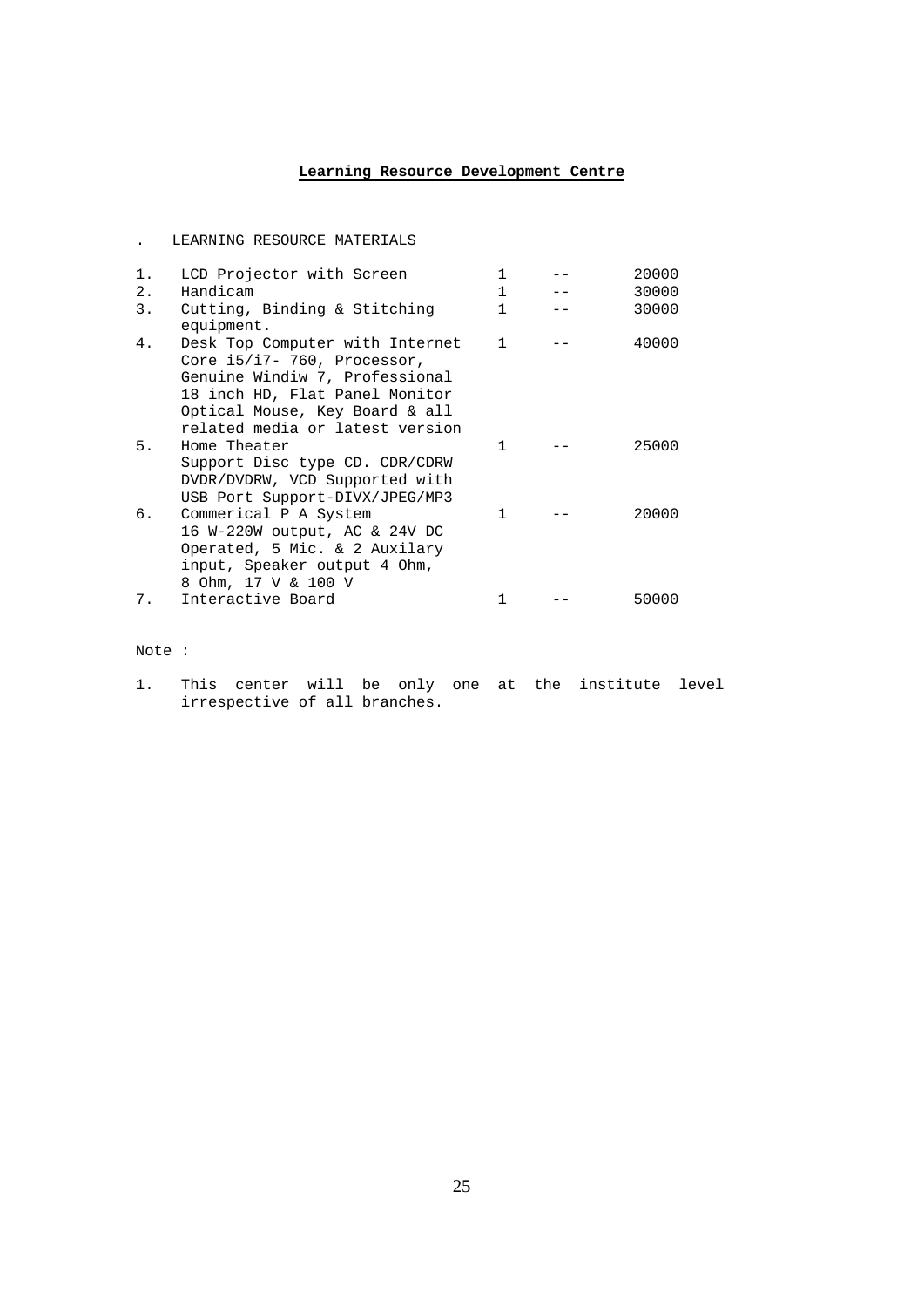#### **ANNEXURE- I QUESTIONNAIRE**

|               | INSTITUTE OF RESEARCH, DEVELOPMENT AND TRAINING U.P. KANPUR -208024                                                                                                                                                                |    |                                     |  |    |    |    |
|---------------|------------------------------------------------------------------------------------------------------------------------------------------------------------------------------------------------------------------------------------|----|-------------------------------------|--|----|----|----|
| SUBJECT:      | Questionnaire for ascertaining the job potential and<br>activities of P.G. diploma holder in Web Designing.                                                                                                                        |    |                                     |  |    |    |    |
| PURPOSE:      | To design and develop One Year P.G. diploma curriculum in<br>Web Designing.                                                                                                                                                        |    |                                     |  |    |    |    |
| NOTE:         | 1. Please answer the questions to the points given in<br>the questionnaire.<br>2. Any other point or suggestion not covered in this<br>questionnaire may be written on a separate paper<br>and<br>enclosed with the questionnaire. |    |                                     |  |    |    |    |
|               |                                                                                                                                                                                                                                    |    |                                     |  |    |    |    |
|               |                                                                                                                                                                                                                                    |    |                                     |  |    |    |    |
|               | filling the questionnaire                                                                                                                                                                                                          |    |                                     |  |    |    |    |
| shop          | 3. Name of the department/section/                                                                                                                                                                                                 |    |                                     |  |    |    |    |
|               | 4. Importent functions of the<br>department/section/shop                                                                                                                                                                           |    |                                     |  |    |    |    |
| Web Designing | 5. Number of P.G. diploma holder employees                                                                                                                                                                                         |    |                                     |  |    |    |    |
|               | 6. Please give names of modern equipments/machines handled by a<br>P.G. diploma holder in Web Designing.                                                                                                                           |    |                                     |  |    |    |    |
| 1.            |                                                                                                                                                                                                                                    | 2. |                                     |  | 3. |    |    |
| 4.            |                                                                                                                                                                                                                                    | 5. |                                     |  | б. |    |    |
| 7.What        | proficiencies<br>are<br>Web Designing.                                                                                                                                                                                             |    | expected from a P.G. diploma holder |  |    |    | in |
| $1$ .         |                                                                                                                                                                                                                                    | 2. |                                     |  | 3. |    |    |
| 4.            |                                                                                                                                                                                                                                    | 5. |                                     |  | б. |    |    |
|               | 8. Mention the approximate percentage of the following desired<br>P.G. Diploma teaching.                                                                                                                                           |    |                                     |  |    | in |    |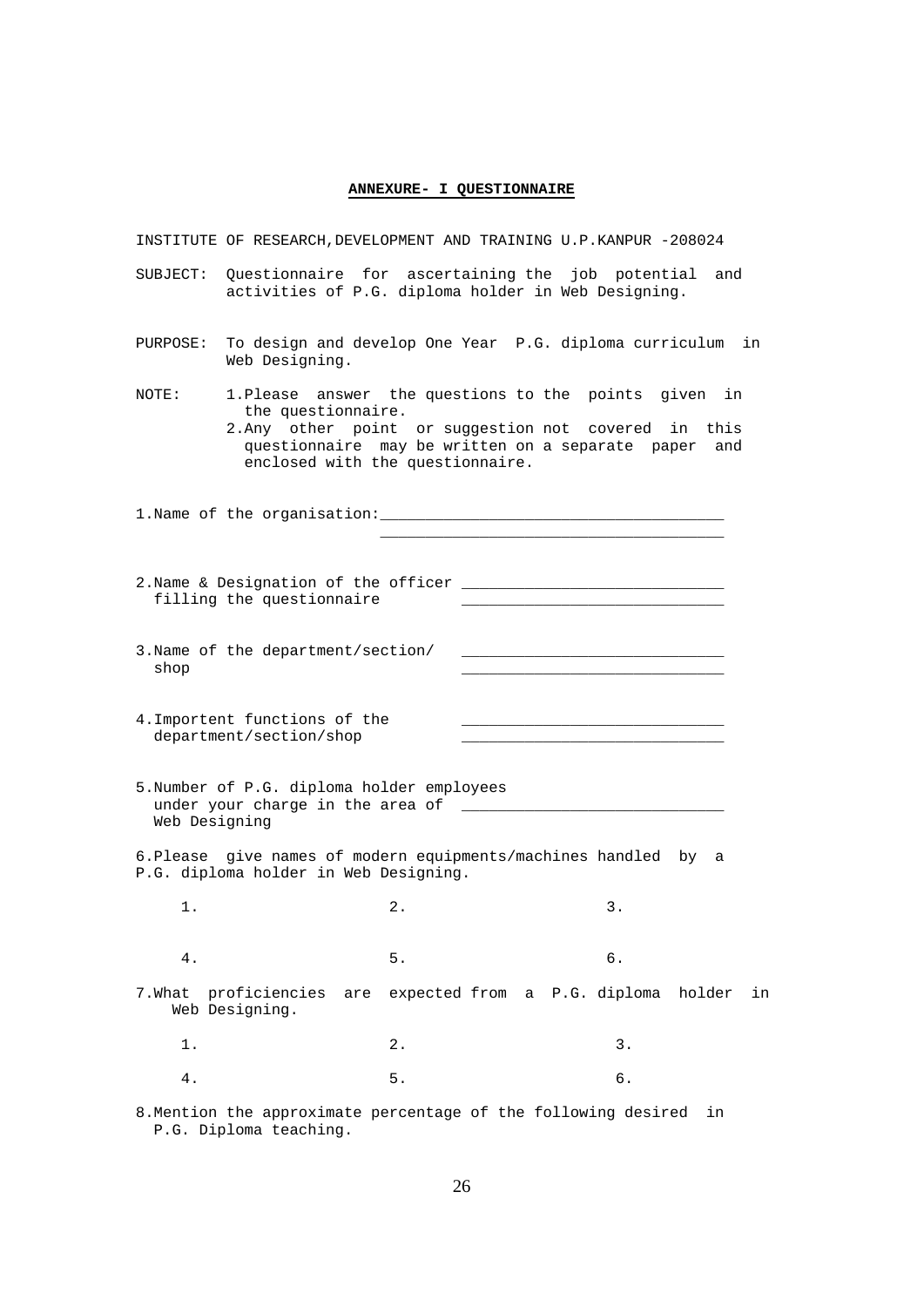1. Theoretical knowledge  $------$  2. Practical knowledge -------------% 3. Skill Development --------------- % 9. Do you think " on the job training" / Industrial training should form a part of curriculum. (Yes/ No) if yes then (a) Duration of training -------------- (b) Mode of training 1. Spread over different semesters 2. After completion of course 3. Any other mode 10.What mode of recruitment is followed by your organization. 1. Academic merit 2. Written test 3. Group discussion 4. Interview 5. On the job test. 11. Mention the capabilities/ Qualities looked for while recruiting P.G. diploma holder in Web Designing. (a) Technical knowledge -------------(b) Practical skill  $\begin{array}{ccc} \n(a) & \text{Friquatters and behavior} \\
\end{array}$ (c) Etiquettes and behavior (d) Aptitude ------------ (e) Health habit and social background --------------<br>(f) Institution where trained ---------------(f) Institution where trained 12. Does your organization have Yes/No any system for the survey of Home articles of different countries/States. 13. Does your organization conduct field Yes/No survey to know users views regarding. 1. Home Articles for different age groups and sex. 2. Effect of climatic conditions 3. Any other If yes ; Please give brief account of each. 14. Which type of assignment do you suggest for an entrepreneur in Web Designing. 15. In which types of organizations can a P.G. diploma holder in Web Designing can work or serve. 1 2 3 4 5 6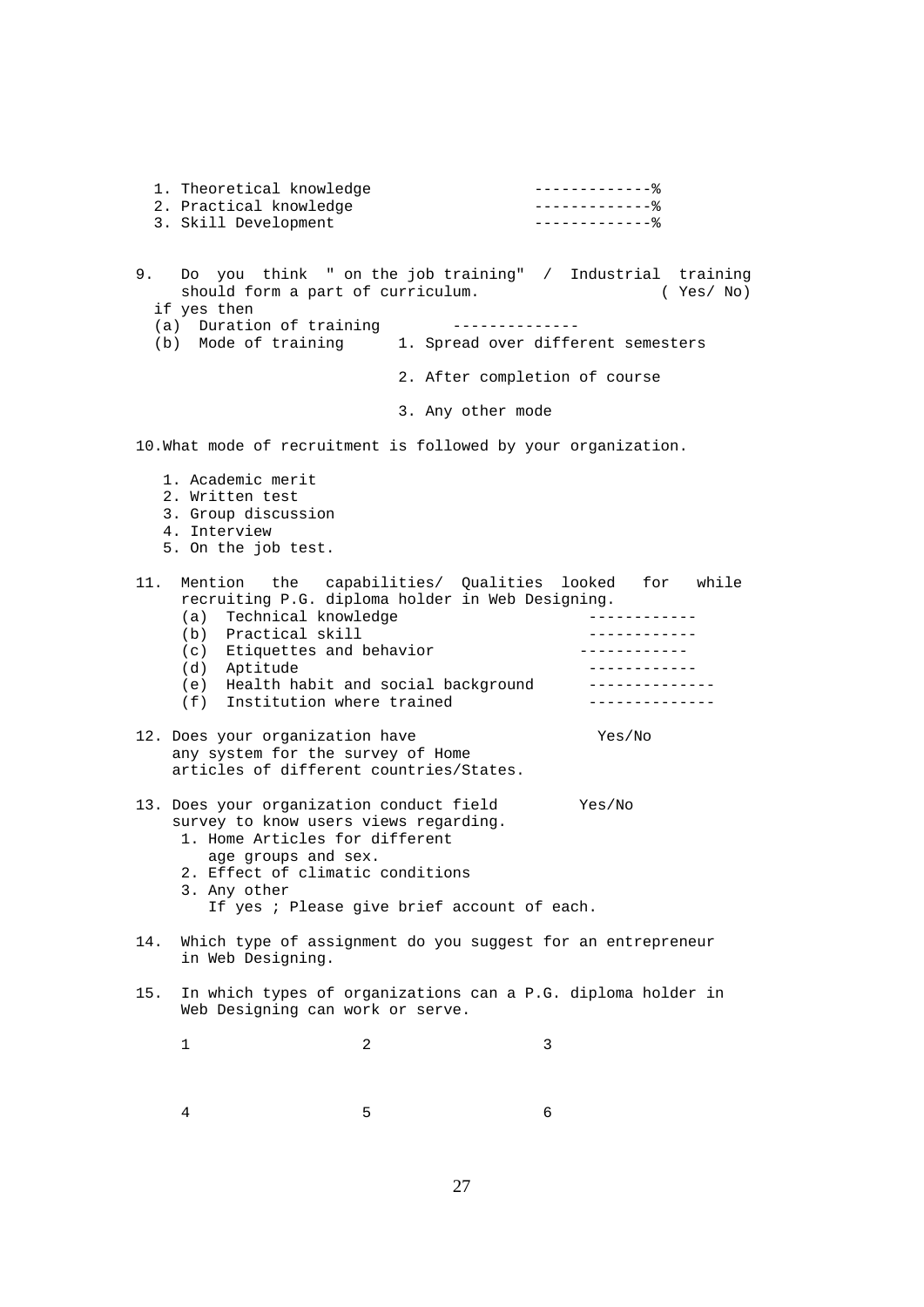- 16. Job prospects for the P.G. diploma holder in Web Designing. the next ten years in the state / country.
- 17. In your opinion what should be the subjects to be taught to a P.G. diploma student in Web Designing.

Theory Practical

18. Kindly mention particulars regarding topics/areas which should be given more emphasis in the curriculum .

Theory **Practical** 

- 19. Kindly state whether your organization Yes/ No can contribute towards improvement of curriculum in above field. If yes : Please give names of experts in your organization to whom contact.
- 20. Kindly give your valuable suggestions for being considered at the time of finalization of curriculum.
- 21. What changes in technologies are to be incorporated in the development of curriculum in Web Designing.

( Signature )

Kindly mail the above questionnaire duly filled to:-

 Shri Litil Kumar HOD Electronics Institute of Research,Development & Training,U.P. Govt. Polytechnic Campus Kanpur-208002

( Please note that all information in this survey is confidential for the use of curriculum design only )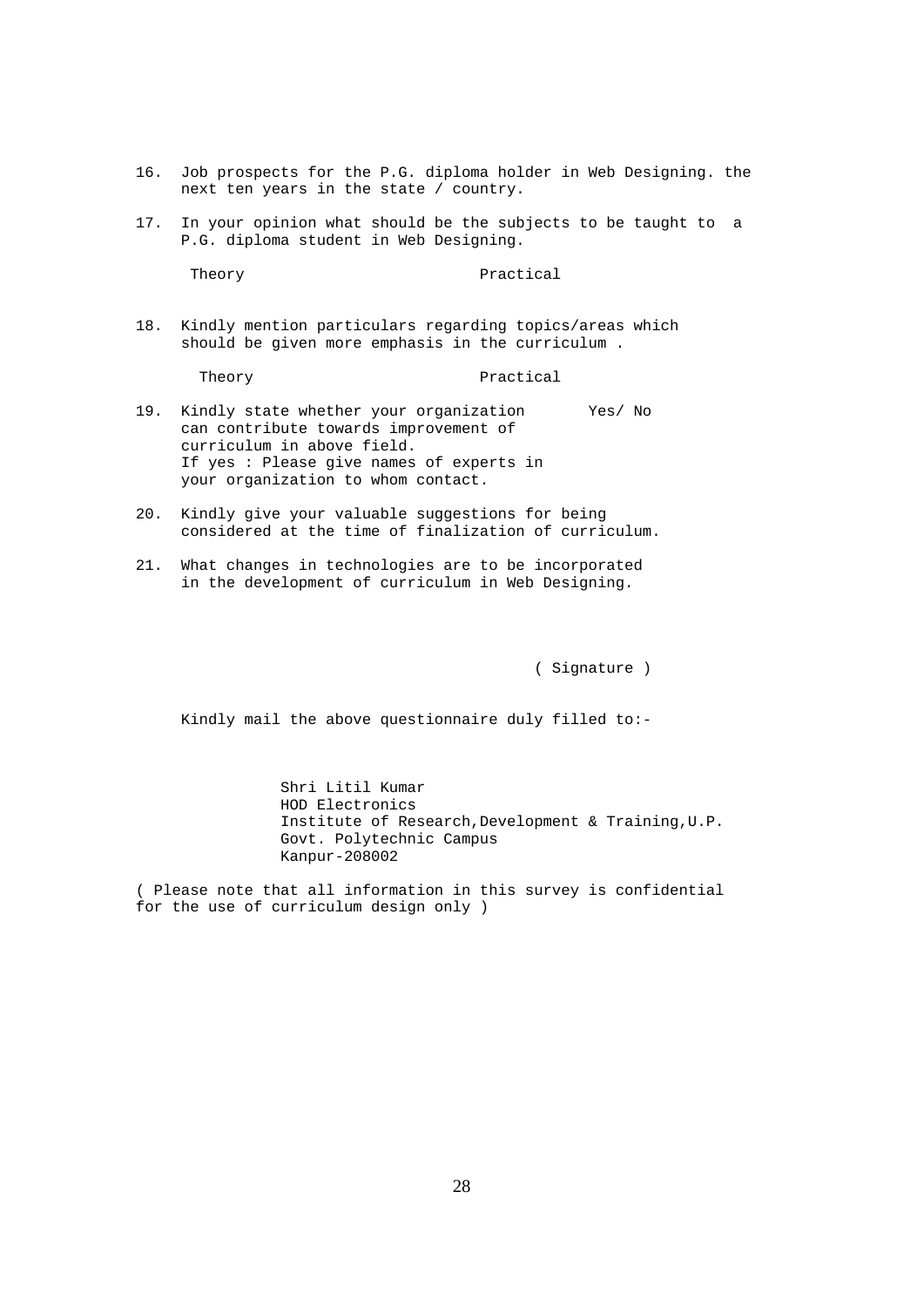#### **ANNEXURE- 2 INDUSTRIAL TRAINING SCHEDULE**

 All the students after annual examination will undergo in industrial training for a period of two week in Industries dealing with Web Designing Field. It will be arranged and supervised by institute staff. Will be allanged and bupervised by instructed boxes. in the industry given below can be taken as a guide for the purpose.

- 1. Name & Address of the organisation
- 2. Nature of the industry and its activity.
- 3. Date of
	- i. Joining
	- ii. Leaving
- 4. Details of the sections of the industry visited.
	- i. Name of tools, equipments instruments in use.
	- ii. Activities of the section
	- iii. Description of quality control measures taken in industry.